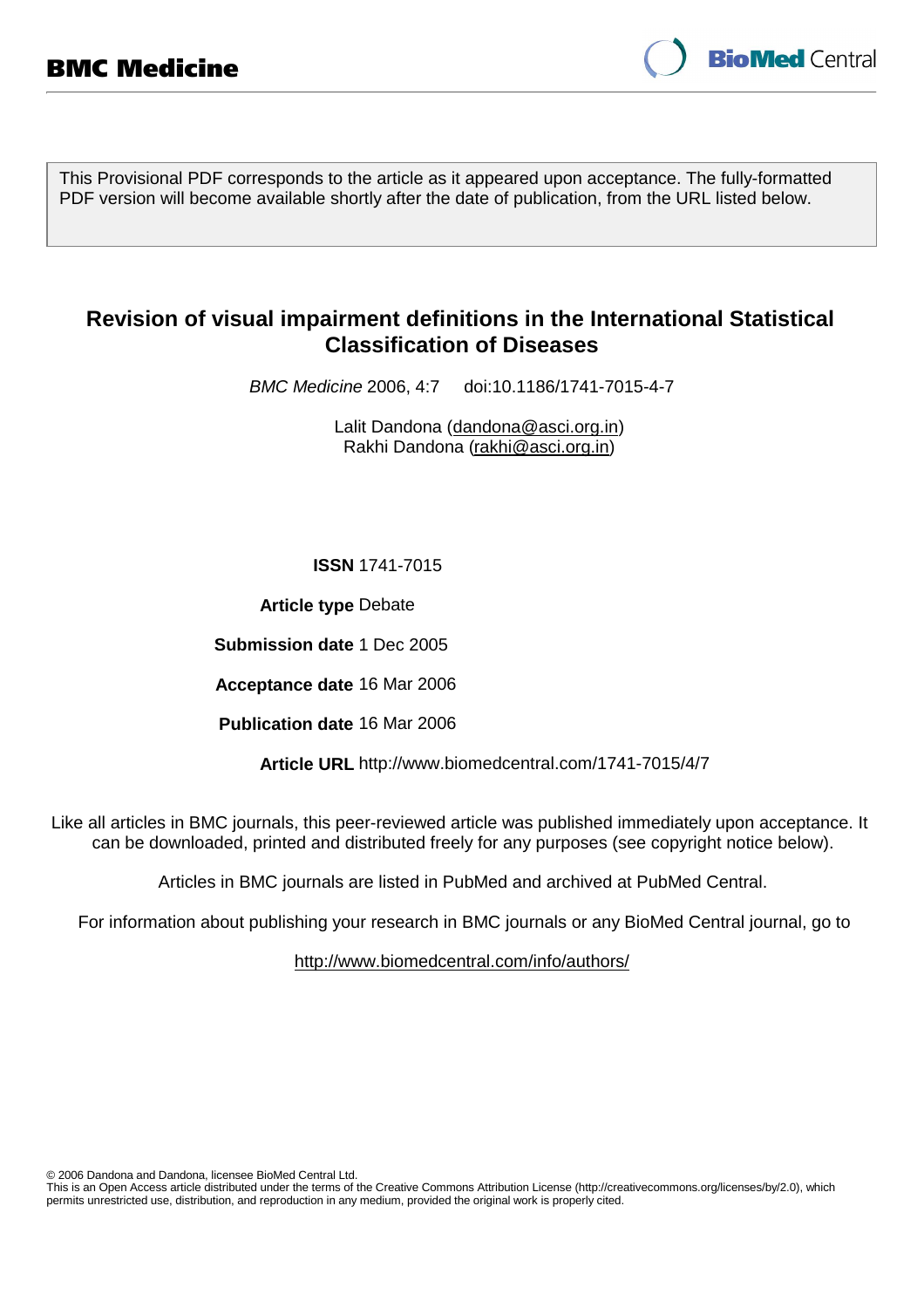# **Revision of visual impairment definitions in the International Statistical Classification of Diseases**

Lalit Dandona, Rakhi Dandona

Health Studies Area, Centre for Human Development, Administrative Staff College of India, Hyderabad, India

Email addresses of authors:

LD: dandona@asci.org.in, lalit.dandona@rediffmail.com; RD: rakhi@asci.org.in

Correspondence to:

Lalit Dandona, Health Studies Area, Centre for Human Development, Administrative Staff College of India, Raj Bhavan Road, Hyderabad – 500 082, India. E-mail: dandona@asci.org.in, lalit.dandona@rediffmail.com; Tel: +91 40 2337 6958; Fax: +91 40 2331 2954.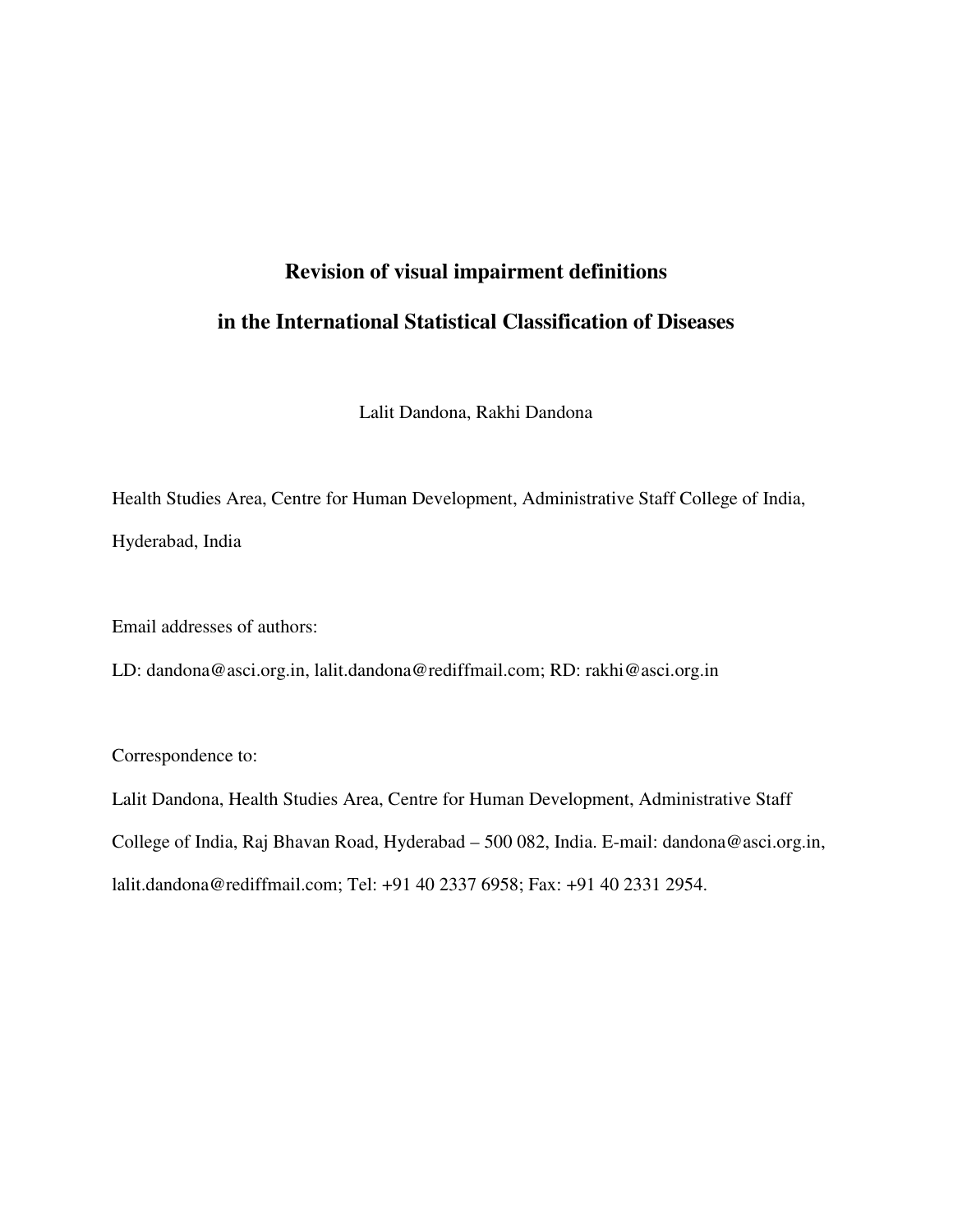#### **Abstract**

**Background:** The existing definitions of visual impairment in the International Statistical Classification of Diseases are based on recommendations made over 30 years ago. New data and knowledge related to visual impairment that have accumulated over this period suggest that these definitions need to be revised.

**Discussion:** Three major issues need to be addressed in the revision of these definitions. First, the existing definitions are based on best-corrected visual acuity, which exclude uncorrected refractive error as a cause of visual impairment, leading to substantial underestimation of the total visual impairment burden by about 38%. Second, the cut-off level of visual impairment to define blindness in the International Statistical Classification of Diseases is visual acuity less than 3/60 in the better eye, but with increasing human development the visual acuity requirements are also increasing, suggesting that a level less than 6/60 be used to define blindness. Third, the International Statistical Classification of Diseases uses the term 'low vision' for visual impairment level less than blindness, which causes confusion with the common use of this term for uncorrectable vision requiring aids or rehabilitation, suggesting that alternative terms such as moderate and mild visual impairment would be more appropriate for visual impairment less severe than blindness. We propose a revision of the definitions of visual impairment in the International Statistical Classification of Diseases that addresses these three issues. According to these revised definitions, the number of blind persons in the world defined as presenting visual acuity less than 6/60 in the better eye would be about 57 million as compared with the World Health Organization estimate of 37 million using the existing International Statistical Classification of Diseases definition of best-corrected visual acuity less than 3/60 in the better eye, and the number of persons in the world with moderate visual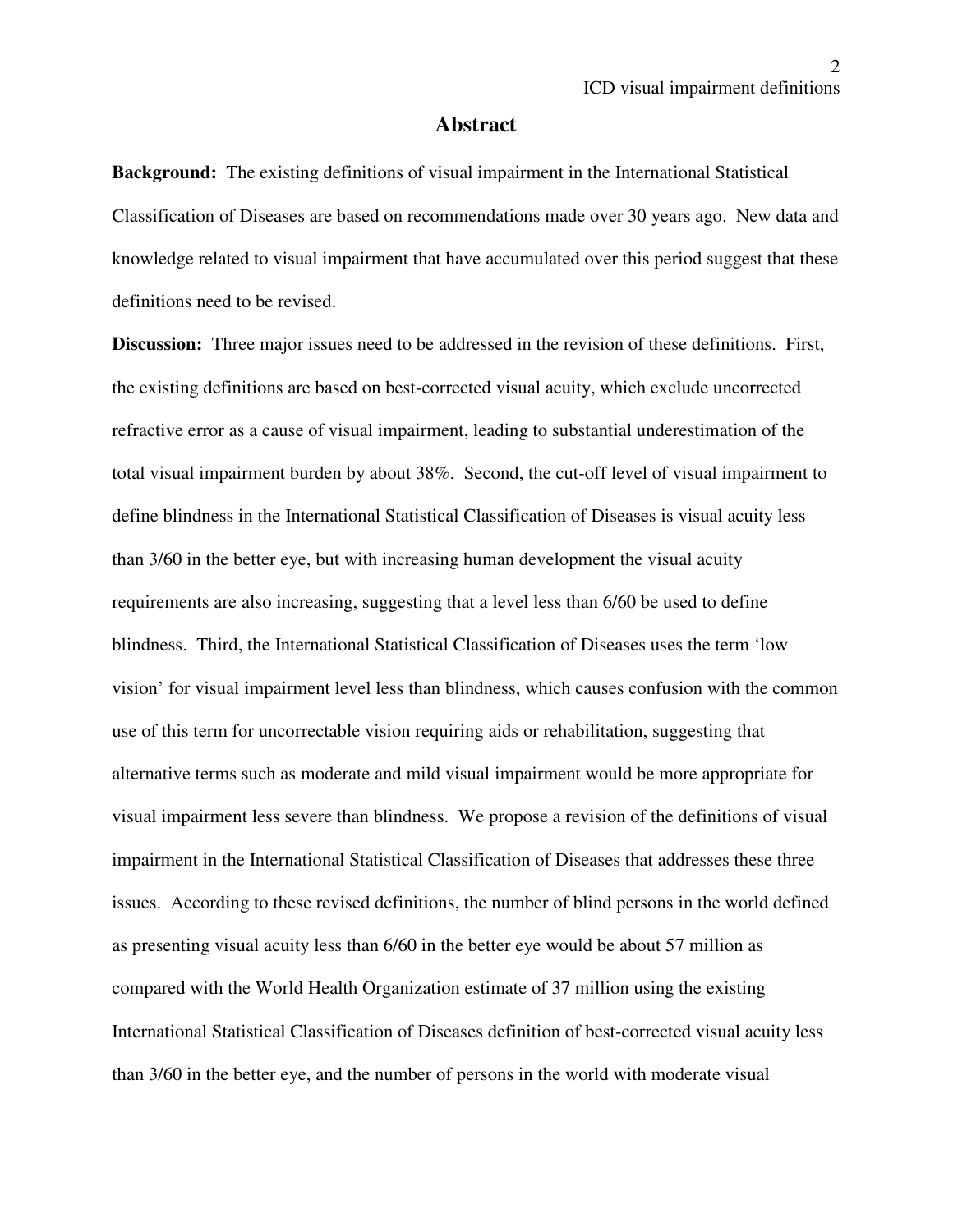impairment defined as presenting visual acuity less than 6/18 to 6/60 in the better eye would be about 202 million as compared with the World Health Organization estimate of 124 million persons with low vision defined as best-corrected visual acuity less than 6/18 to 3/60 in the better eye.

**Conclusion:** Our suggested revision of the visual impairment definitions in the International Statistical Classification of Diseases takes into account advances in the understanding of visual impairment. This revised classification seems more appropriate for estimating and tracking visual impairment in the countries and regions of the world than the existing classification in the International Statistical Classification of Diseases.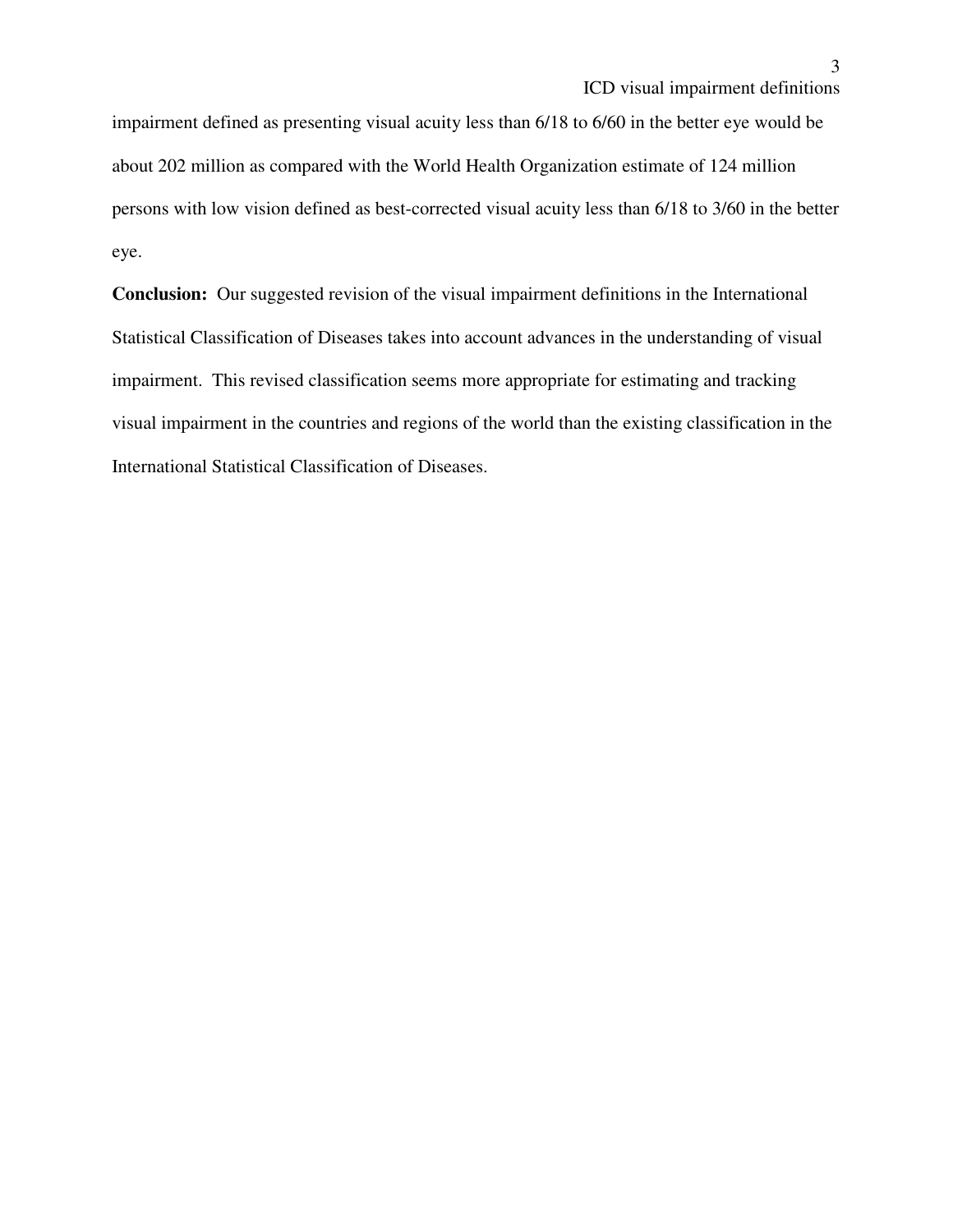#### **Background**

The currently available version of the tenth revision of the International Statistical Classification of Diseases and Related Health Problems (ICD) defines visual impairment categories primarily on the basis of recommendations made by a World Health Organization (WHO) Study Group in 1972 [1]. Since these recommendations of over three decades ago, there have been substantial studies on the distribution of blindness and less severe visual impairment in populations worldwide. These studies have incrementally suggested a more nuanced understanding of visual impairment and of how it should be defined to comprehend its actual burden, as revealed by recent reviews [2-6]. As ICD is considered the standard worldwide classification, the ICD definitions of visual impairment are used most often for worldwide estimates of visual impairment [4, 5]. However, several issues with these ICD definitions need to be addressed for better clarity and utilisation, including some that have been referred to previously in the literature [2-5, 7-10]. In this paper, we bring together the major issues regarding the ICD definitions of visual impairment that would benefit from revision. On the basis of current understanding of visual impairment, we propose modifications in the ICD definitions that might enable their better practical utilisation for classification and estimation of the different levels of visual impairment worldwide.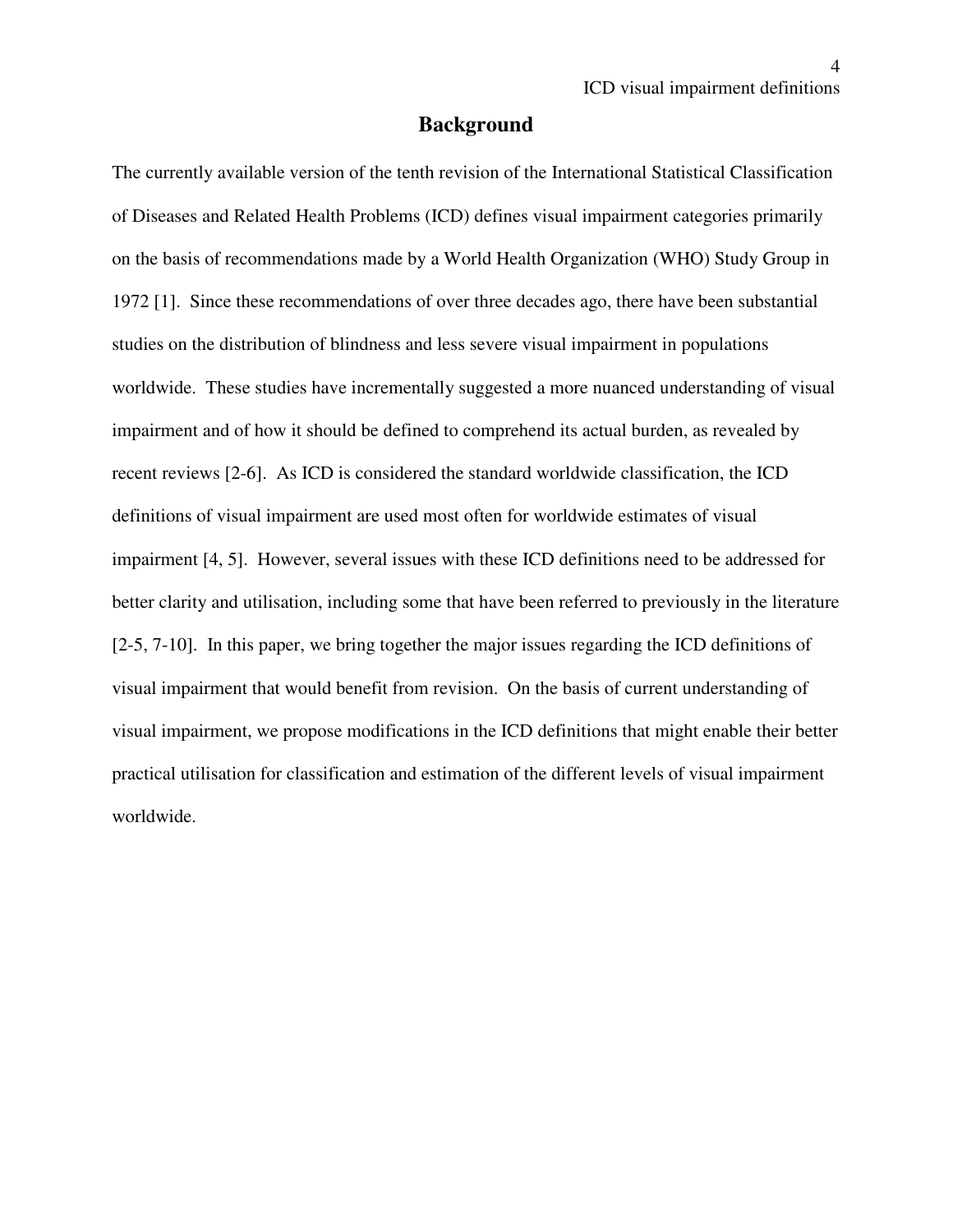#### **Discussion**

The current categories of visual impairment in ICD are shown in Table 1, and their use to classify different levels of visual impairment is shown in Table 2. We identified three major issues in this ICD classification that need to be addressed: use of best-corrected or presenting visual acuity, cut-off level to define blindness, and appropriateness of the term 'low vision'.

#### **Best-corrected or presenting visual acuity**

There is increasing consensus that the use of best-corrected visual acuity to assess the burden of visual impairment in a population is inappropriate as it misses visual impairment caused by uncorrected refractive error [2, 3, 5-7]. The use of presenting visual acuity, that is acuity with whatever refractive correction the person is using, is more appropriate as it enables uncorrected refractive error to be included as a cause of visual impairment. Our review of the published data suggests that there may be about 98 million persons with visual impairment due to uncorrected refractive error worldwide [6], in addition to the 161 million persons estimated by WHO to have visual impairment with best-corrected visual acuity [5]. This implies that of the estimated total 259 million persons worldwide with visual impairment, 38% would be erroneously excluded with the best-corrected acuity definition of visual impairment. This is particularly ironic as uncorrected refractive error is the most easily treatable cause of visual impairment, usually with a simple pair of spectacles. Perhaps because it is so easily treatable, it was not initially considered worthy of qualifying as a "cause" of visual impairment in the ICD definition based on recommendations made over 30 years ago [1]. However, the assumption in the ICD definition – that persons with poor vision due to uncorrected refractive error are not visually impaired because they could have better vision if they had simple refractive correction with spectacles – seems misplaced, as they have poor vision as long as they do not get refractive correction. If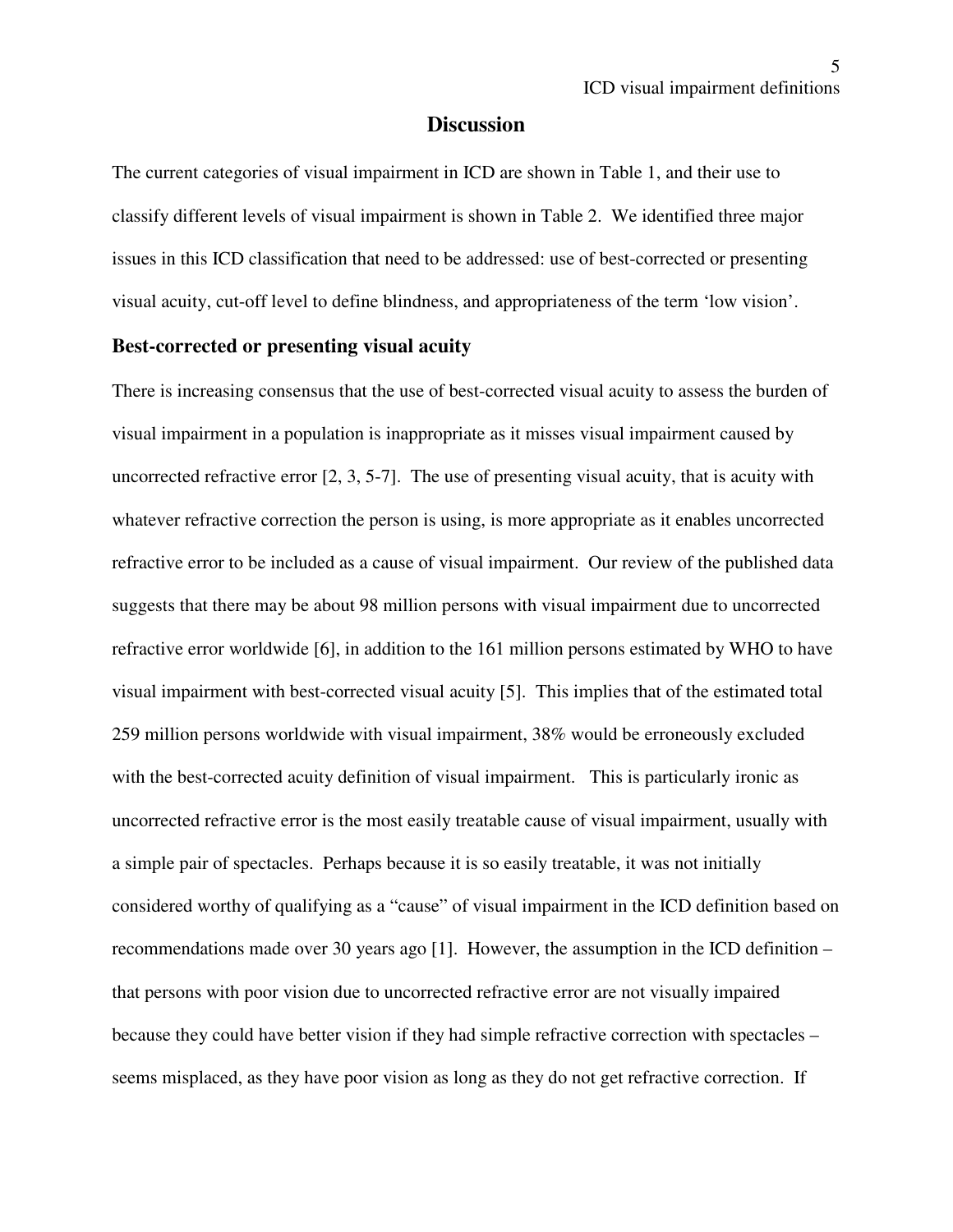extended to cataract, this anomalous assumption could imply that because most persons visually impaired due to cataract could potentially have their vision restored with cataract surgery, they are not visually impaired because best correction (in this case cataract surgery) would probably restore their vision. A recent estimate suggests that uncorrected refractive error is the most common cause of visual impairment in the world [6], emphasising the urgent need to replace best-corrected visual acuity with presenting visual acuity for defining visual impairment in the ICD classification. This will avoid the huge underestimation of the actual visual impairment burden that occurs with the existing ICD definition.

For perspective, it is interesting to note that a historical analysis has suggested that the invention of eye glasses to improve vision was one of the few most important contributors to human development over the past several centuries [11]. This further underscores the need not to overlook uncorrected refractive error in the definition of visual impairment.

Since definitions of visual impairment are based on distance visual acuity, it is important to note certain features of visual impairment related to uncorrected refractive error. First, a portion of the persons who qualify as visually impaired due to uncorrected refractive error would have good near vision. Such impairment may be less disabling than the visual impairment that causes poor vision at both distance and near. More needs to be understood about the extent to which the disabling effects of these two types of visual impairment differ. Second, blindness due to uncorrected natural refractive error sets in at a young age, resulting in many more blind years suffered per person than with most other major causes of blindness that usually set in at a later age [12]. Third, disability also occurs due to uncorrected refractive error related to aging that causes difficulty in seeing at near, which usually sets in around the age of 40 years and is referred to as presbyopia. But adequate data are not available yet to suggest how this could be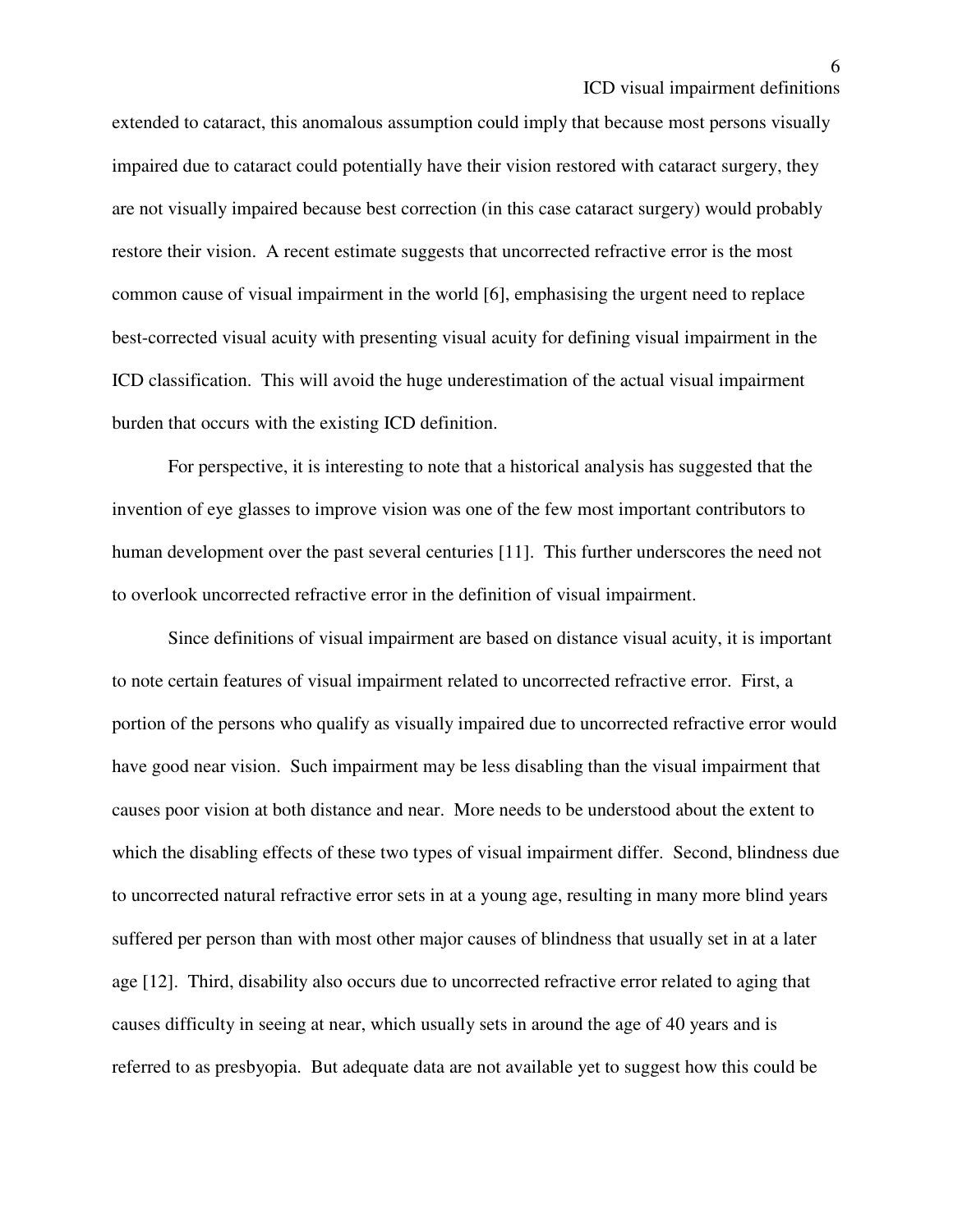included in the visual impairment definitions. This deficiency would need to be addressed in the future. The first of these three features of visual impairment due to uncorrected refractive error would suggest a relatively lower disability, whereas the latter two would suggest higher unaccounted disability. Clearly, it would be useful to generate further knowledge indicating how these features could be taken into account while assessing visual impairment due to uncorrected refractive error.

## **Visual acuity level to define blindness**

Because the ICD definition and WHO recommend use of a visual acuity level less than 3/60 to define blindness [1], many population-based surveys from less developed countries have reported blindness rates with this definition in the past [4]. There are exceptions such as India, where a visual acuity level less than 6/60 is used to define blindness [12], and recent reports from other less developed countries covering African and Chinese populations that have used visual acuity less than 6/60 to define blindness [13-16]. The more developed countries have often used visual acuity level less than 6/60 to define blindness [17, 18]; the United States uses visual acuity less than or equal to 6/60 for this definition [19]. The level of human development in less developed countries has been increasing over the past few decades, as indicated by increases in life expectancy, literacy and income [20]. Since the recommendation to use visual acuity level less than 3/60 to define blindness some three decades ago [1], higher levels of vision are now required for optimal functioning even in less developed countries because of the increasing complexity of daily tasks, prompting suggestions for using a less severe level of visual impairment to define blindness [8]. We therefore suggest that a uniform definition of blindness for both the less and more developed countries as presenting visual acuity less than 6/60 is now more appropriate than the 3/60 acuity level used by the ICD definition (Table 3). In the existing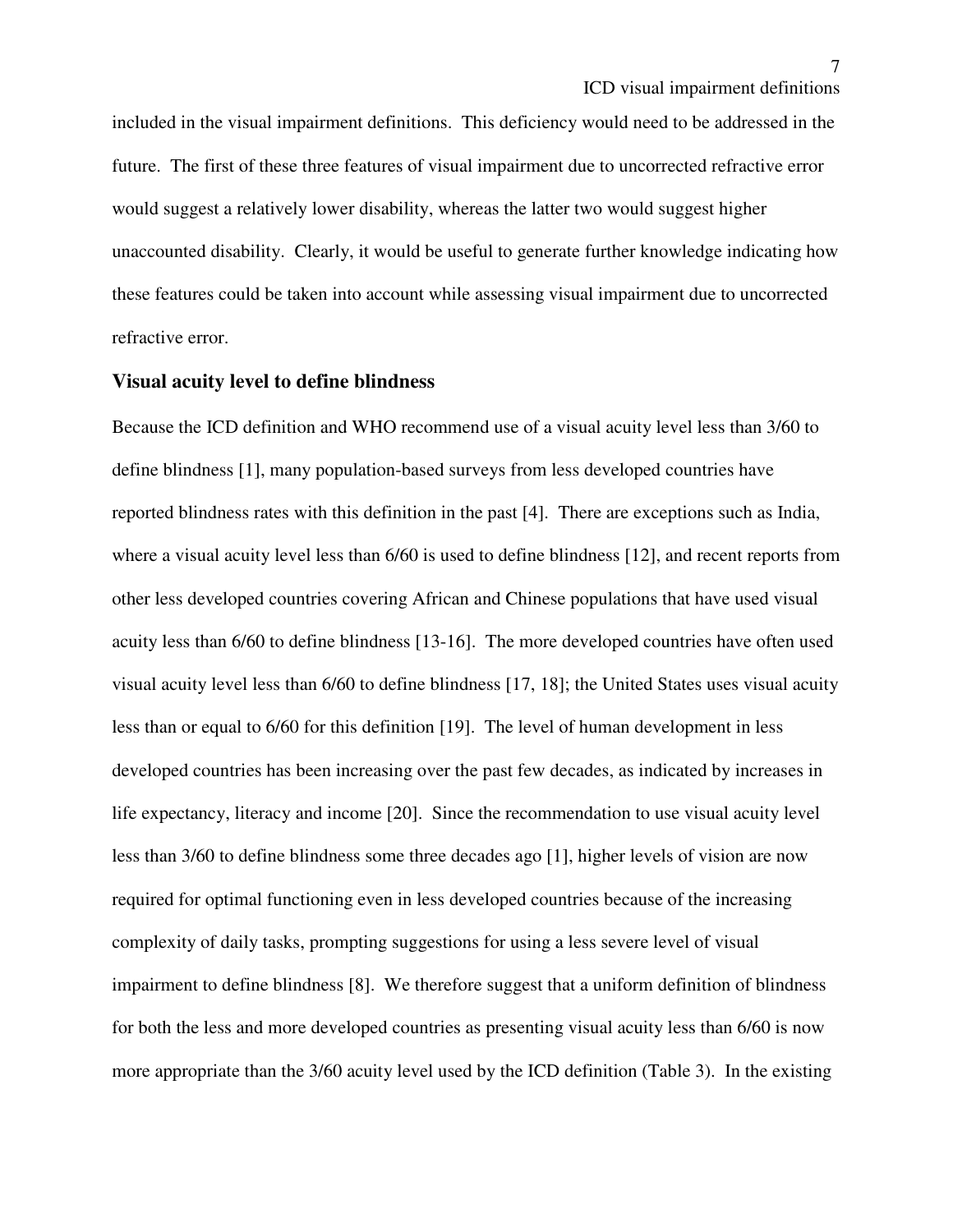ICD visual impairment categories, there is no visual field loss corresponding to visual acuity less than 6/60 to 3/60 (Table 1) [1]. It has previously been suggested that for visual acuity level of 6/60 the equivalent central visual field of  $20^0$  seems appropriate [21, 22], and we propose this for inclusion in the ICD classification (Table 3).

 Additionally, visual acuity less than 6/12 is often used in more developed countries to define visual impairment, as this level of vision is considered necessary for daily tasks [18, 19]. Using logic similar to that used above for blindness, the increasing complexity of daily tasks even in less developed countries would require better vision with the passage of time. We therefore suggest that it would be useful to have a category of mild visual impairment in the ICD classification for presenting visual acuity less than 6/12 to 6/18 (Table 3).

#### **The term 'low vision'**

A WHO consultation has suggested "a person with low vision as one who has impairment of visual functioning even after treatment and/or refractive correction, and has a visual acuity of less than 6/18 to light perception, or a visual field of less than 10° from the point of fixation, but who uses, or is potentially able to use, vision for the planning and/or execution of a task" [9]. This definition of 'low vision' identifies persons who have poor vision after therapy and would potentially benefit from special low vision aids or rehabilitation to enhance their quality of life [10]. This seems a more appropriate use of the term 'low vision', which is evident from the common use of the term 'Low vision clinics' around the world for clinics that provide aids and rehabilitative services to such patients. In the ICD classification, the term 'low vision' is used for visual acuity less than 6/18 to 3/60 after refractive correction, which includes treatable causes such as cataract and others [1, 5]. This causes confusion with the more apt use of the term 'low vision' for persons with untreatable visual impairment of a certain level who would benefit from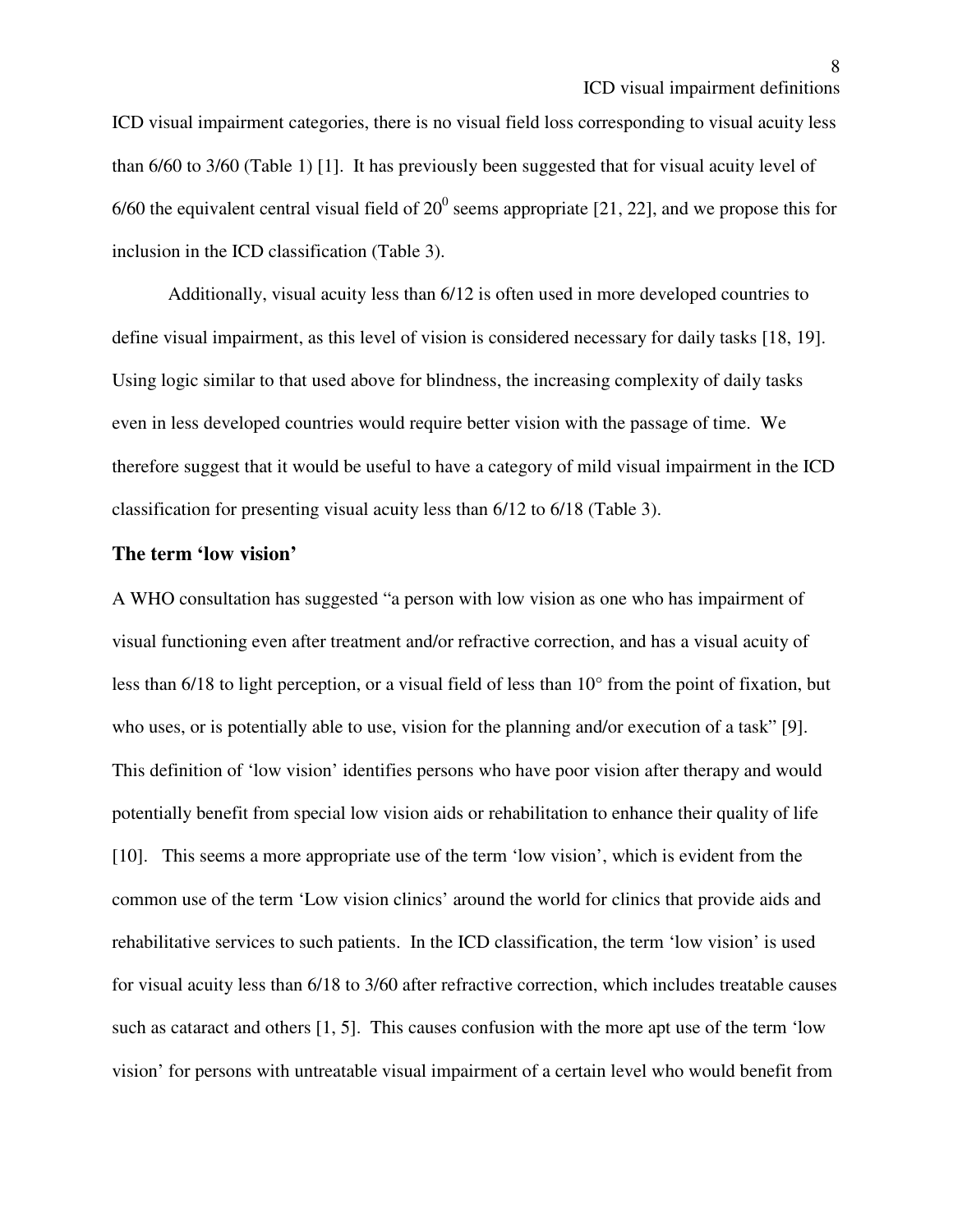low vision aids or rehabilitation. We therefore suggest that the term 'moderate visual impairment' be used in the ICD classification for presenting visual acuity less than 6/18 to 6/60 instead of 'low vision' for best-corrected visual acuity less than 6/18 to 3/60 (Table 3). The prefix "moderate" in this term denotes visual impairment less severe than blindness, and allows use of the term 'mild visual impairment' for presenting visual acuity less than 6/12 to 6/18.

## **Implications of the suggested ICD revision**

We suggest revision of the ICD classification for visual impairment to reflect the modifications in the definitions suggested above and to indicate combinations of visual impairment in the two eyes of a person that are most commonly used in practical assessments of visual impairment (Table 4). The existing ICD classification includes two combinations of binocular visual impairment that are rarely if ever used (Table 2). First, blindness in one eye and low vision in the other eye (ICD code H54.1) is not needed, as this level and low vision in both eyes (ICD code H54.2) denote the same visual impairment level in the better eye of the person, and are not used separately in practical assessments of visual impairment. Second, unspecified visual loss (H54.7) is also not needed, as unqualified visual loss in both eyes (H54.3) and unqualified visual loss in one eye (H54.6) are already covered.

Although the revision we suggest for the ICD definitions seems more consistent with current understanding of visual impairment, it is important to recognise how the new estimates of visual impairment with these revised estimates could be compared with past estimates that have used the existing definitions. For this, the following issues would have to be taken into account:

1. Defining visual impairment as presenting visual acuity less than 6/18 in the better eye would increase the number of visually impaired persons in the world to about 259 million, compared with the WHO estimate of 161 million based on the best-corrected acuity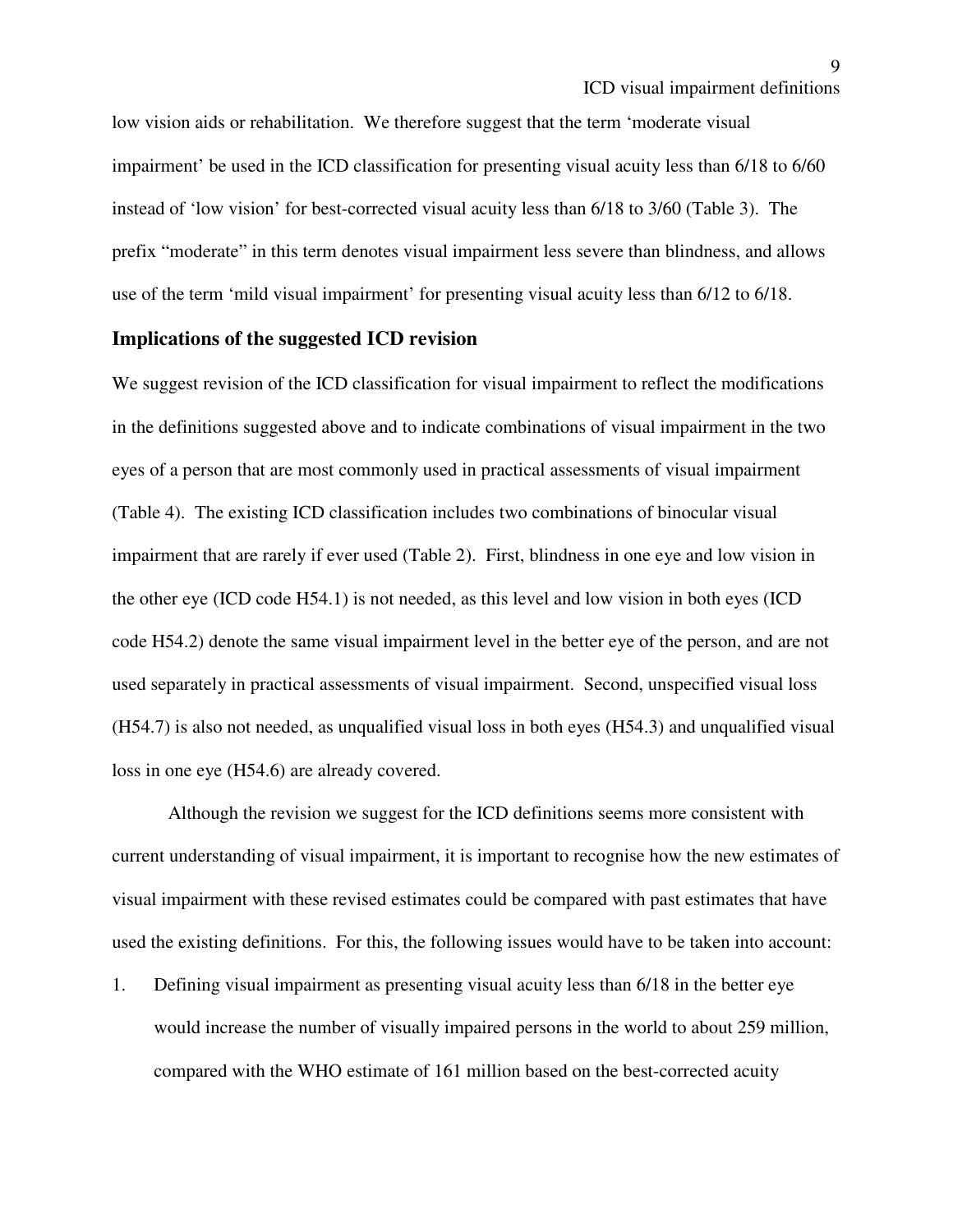10

definition, an increase of 61% [6]. This increase, indicating the true burden of visual impairment less than 6/18, would vary in magnitude in different regions of the world [6].

- 2. Changing the definition of blindness to presenting visual acuity less than 6/60 from bestcorrected visual acuity 3/60 would increase the number of blind persons. We have estimated that the number of persons worldwide with presenting visual acuity less than 3/60 in the better eye would be about 42 million, which is 14% more than the 37 million estimated by WHO with best-corrected visual acuity less than 3/60 in the better eye [6]. Data from a few recent population-based studies that reported presenting visual acuity for both the less than 6/60 and less than 3/60 levels, and which enabled these two levels to be compared clearly, suggest that there could be an increase of 34-37% for less developed countries and even higher for more developed countries, in the number of persons with presenting visual acuity less than 6/60 as compared with presenting visual acuity less than 3/60 [12, 23, 24]. Based on this, the number of blind persons in the world as defined by presenting visual acuity less than 6/60 in the better eye can be roughly estimated at about 57 million (Table 5).
- 3. The proposed moderate visual impairment, defined as presenting visual acuity less than 6/18 to 6/60, would have estimates different from the existing low vision, defined in the ICD classification as best-corrected visual acuity less than 6/18 to 3/60. We have estimated an increase of about 75% worldwide for visual acuity level of less than 6/18 to 3/60 if presenting visual acuity were used instead of best-corrected acuity [6]. On the other hand, there would be a decrease due to exclusion of the less than 6/60 to 3/60 slab from the less than 6/18 to 3/60 range, estimated to be about 6% for less developed countries and larger for more developed countries based on the limited data available from the few studies using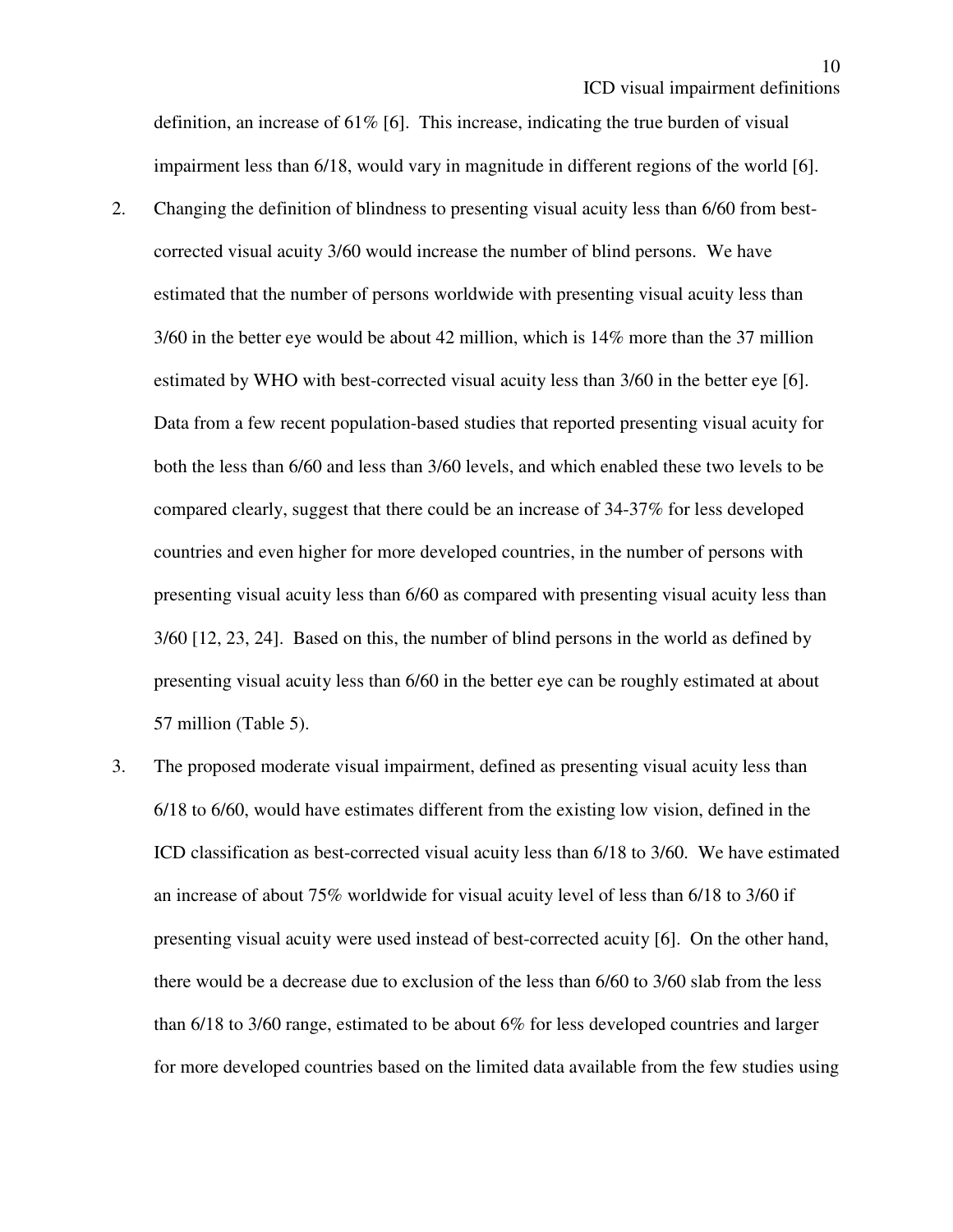presenting visual acuity and allowing this distinction [12, 23-25]. Overall, these two opposing effects would result in a rough estimate of about 202 million persons in the world with moderate visual impairment defined as presenting visual acuity less than 6/18 to 6/60 in the better eye, compared with the WHO estimate of 124 million persons with low vision defined as best-corrected acuity less than 6/18 to 3/60 in the better eye (Table 5).

4. Very few data are available for the proposed category of mild visual impairment defined as presenting visual acuity less than 6/12 to 6/18. In a national sample of adults aged 30 years or older in Bangladesh, the prevalence of mild visual impairment was 6.46%, which would add 65% to the 9.97% prevalence of all other levels of visual impairment (presenting visual acuity less than 6/18) [23]. In a sample of adults aged 40 years or older in Victoria, Australia, the prevalence of mild visual impairment was 2.51%, which would add 146% to the 1.72% prevalence of all other levels of visual impairment [24]. In these studies, mild visual impairment in a large proportion of the persons could be improved with refractive correction.

The calculations presented above should be considered as only indicative, as they are based on limited available data. However, keeping the above issues in mind would enable informed comparisons to be made between past estimates of visual impairment and the new estimates using the proposed revised ICD classification, for assessing the changes in trends of visual impairment in countries and regions of the world.

The ICD classification has provisions for an updating and revision process when the need arises [26]. It would seem to be useful for the ICD Updating and Revision Committee to consider the update/revision suggested in this manuscript, which is based on current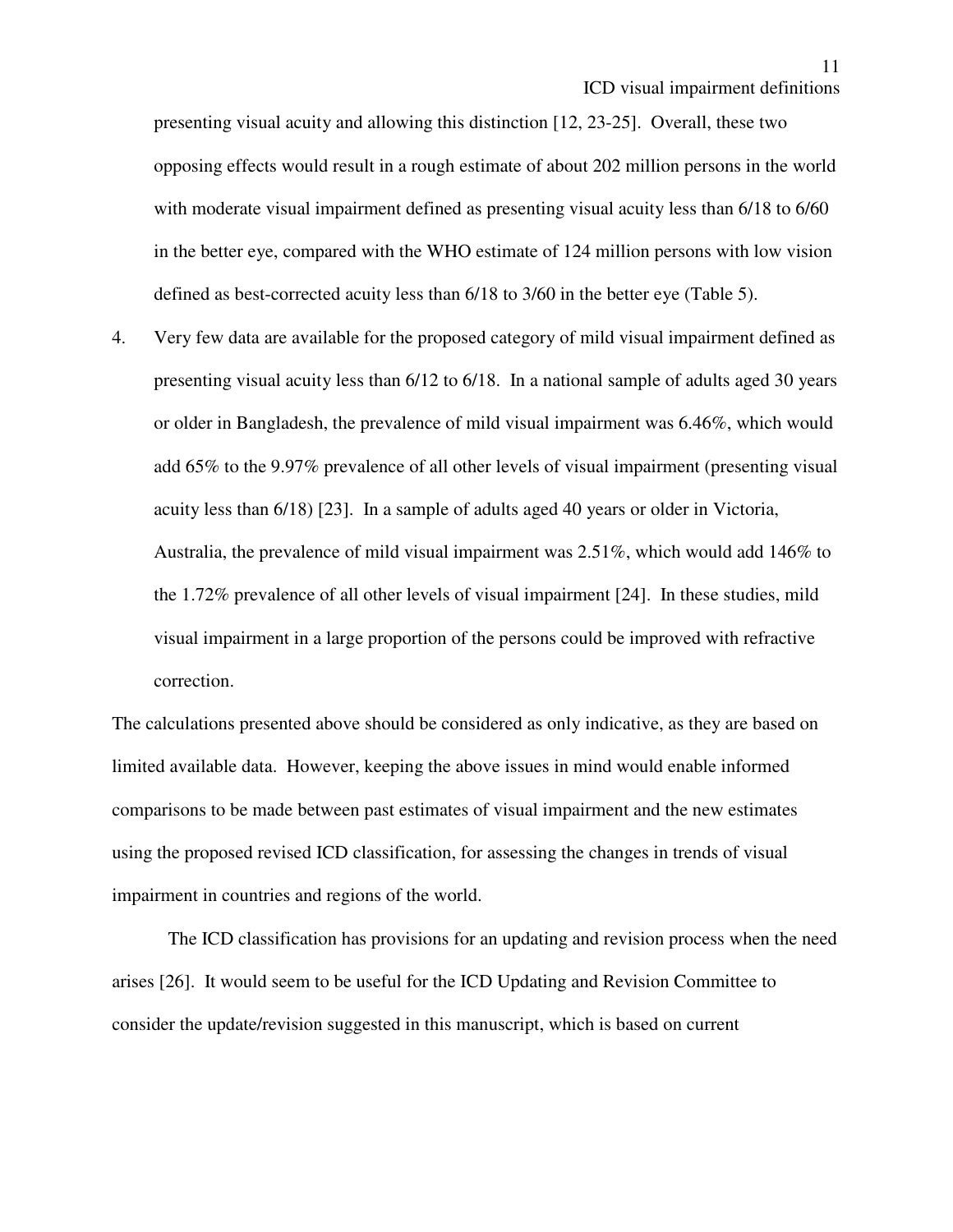understanding of visual impairment, as the existing classification is based on recommendations made over three decades ago.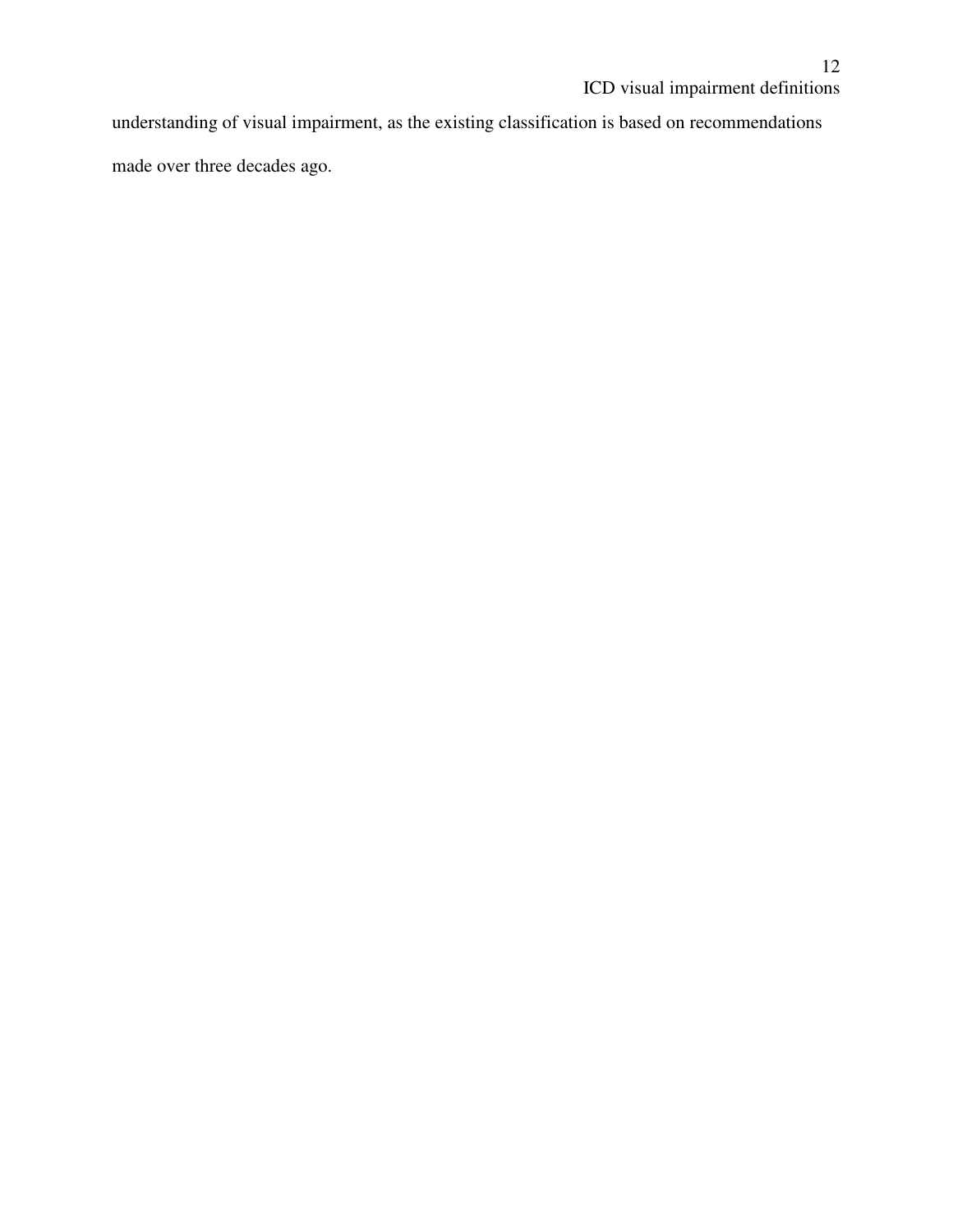#### **Summary**

- New understanding of visual impairment has become available since the recommendations made some three decades ago, on which the existing classification of visual impairment in the International Statistical Classification of Diseases is based, suggesting that this classification must be revised.
- We propose that the visual impairment definitions in the International Statistical Classification of Diseases be based on presenting visual acuity instead of best-corrected visual acuity, the visual acuity cut-off level for blindness be changed from less than 3/60 to less than 6/60, the low vision category be modified to moderate visual impairment defined as presenting visual acuity less than 6/18 to 6/60, and the category of mild visual impairment be added defined as presenting visual acuity less than 6/12 to 6/18.
- According to these revised definitions, the number of blind persons in the world defined as presenting visual acuity less than 6/60 in the better eye would be about 57 million as compared with the estimate of 37 million using the current International Statistical Classification of Diseases definition of best-corrected visual acuity less than 3/60 in the better eye, and the number of persons in the world with moderate visual impairment defined as presenting visual acuity less than 6/18 to 6/60 in the better eye would be about 202 million as compared with the estimate of 124 million persons with low vision defined as best-corrected visual acuity less than 6/18 to 3/60 in the better eye.
- The Updating and Revision Committee of the International Statistical Classification of Diseases could consider the update/revision of the classification of visual impairment suggested in this manuscript, as this seems more appropriate than the existing classification for estimating and tracking visual impairment in the countries and regions of the world.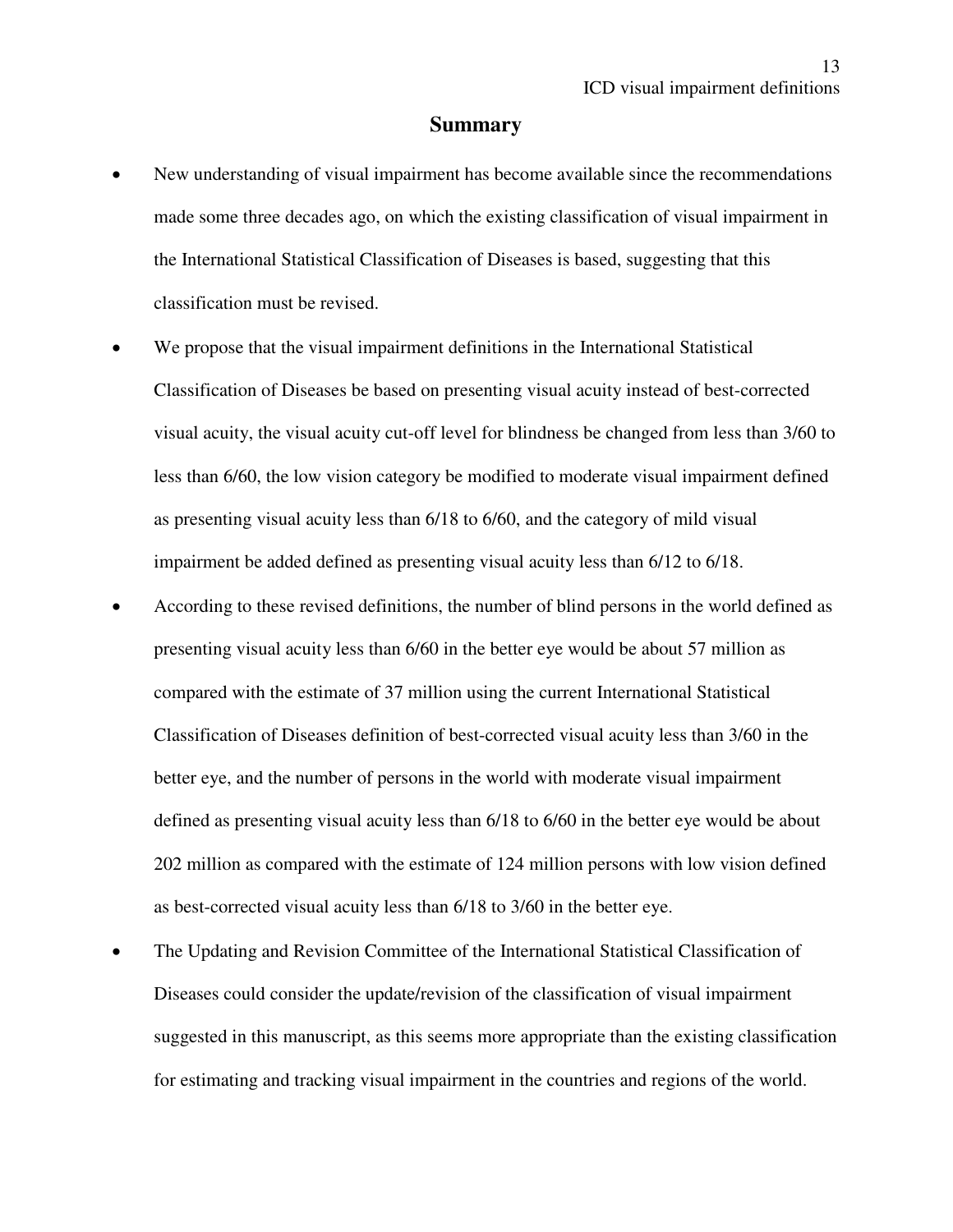# **Competing interests**

The authors declare that they have no competing interests.

# **Authors' contributions**

LD conceived this report, reviewed the literature and wrote the initial draft of the manuscript.

RD contributed to the ideas presented and the writing of this manuscript. Both authors approved the final version of the manuscript.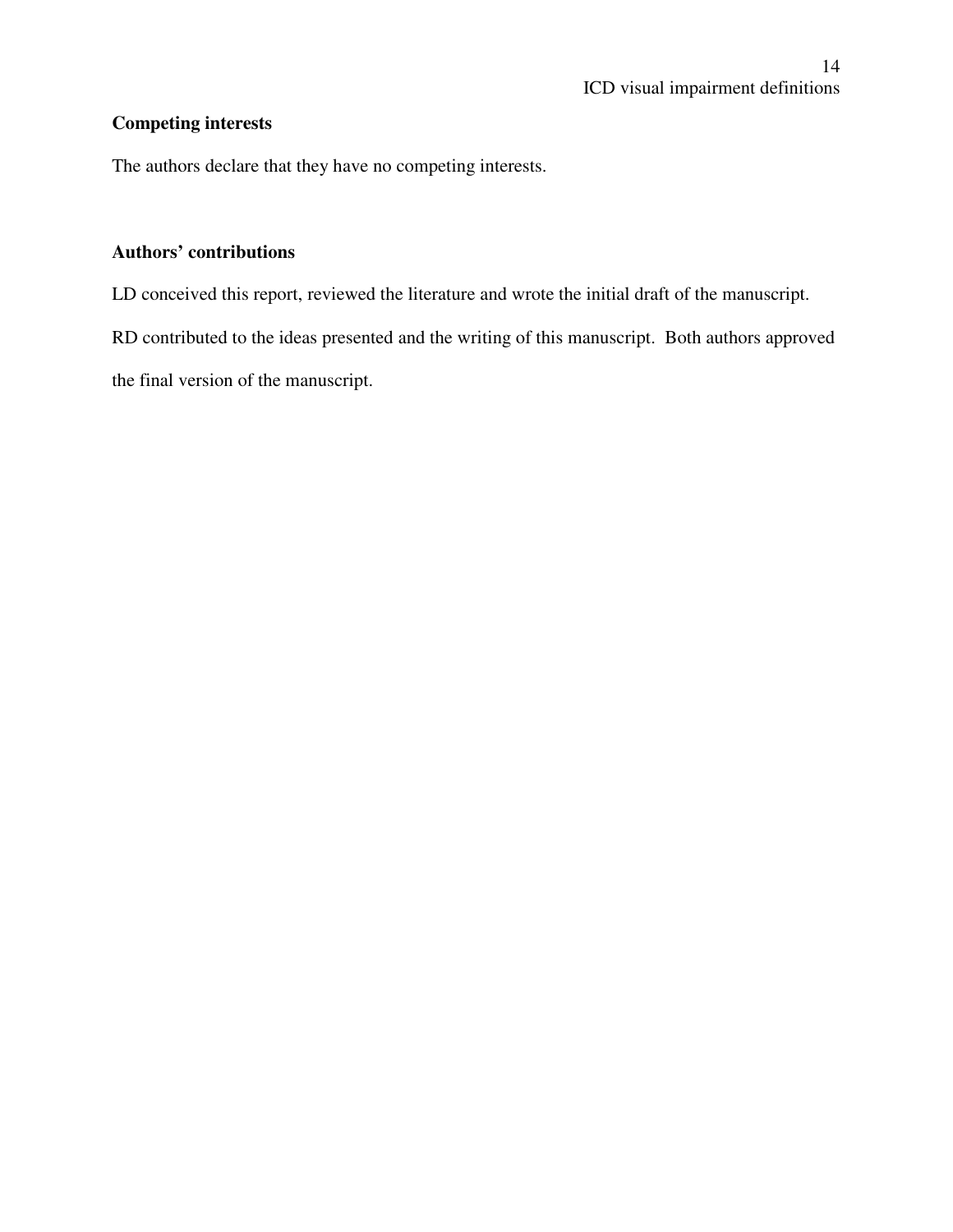## **References**

- [1] World Health Organization: *International Statistical Classification of Diseases and Related Health Problems. 10th revision. Current version. Version for 2003. Chapter VII. H54. Blindness and low vision.* [http://www.who.int/classifications/icd/en/]
- [2] Dandona R, Dandona L: **Refractive error blindness.** *Bull World Health Organ* 2001, **79:**237-243.
- [3] Dandona L, Foster A: **Patterns of blindness.** In *Duane's Clinical Ophthalmology*. Edited by Tasman W, Jaeger EA. Philadelphia: Lippincott Williams & Wilkins; 2002: Chapter 53.
- [4] Pascolini D, Mariotti SP, Pokharel GP, Pararajasegaram R, Etya'ale D, Negrel AD, Resnikoff S: **2002 global update of available data on visual impairment: a compilation of population-based prevalence studies.** *Ophthalmic Epidemiol* 2004, **11:**67-115.
- [5] Resnikoff S, Pascolini D, Etya'ale D, Kocur I, Pararajasegaram R, Pokharel GP, Mariotti SP: **Global data on visual impairment in the year 2002.** *Bull World Health Organ* 2004, **82:**844-851.
- [6] Dandona L, Dandona R: **What is the global burden of visual impairment?** *BMC Med* 2006, **4:**
- [7] Taylor H: **Refractive errors: magnitude of the need.** *Community Eye Health* 2000, **13:**1-2.
- [8] West S, Sommer A: **Prevention of blindness and priorities for the future.** *Bull World Health Organ* 2001, **79:**244-248.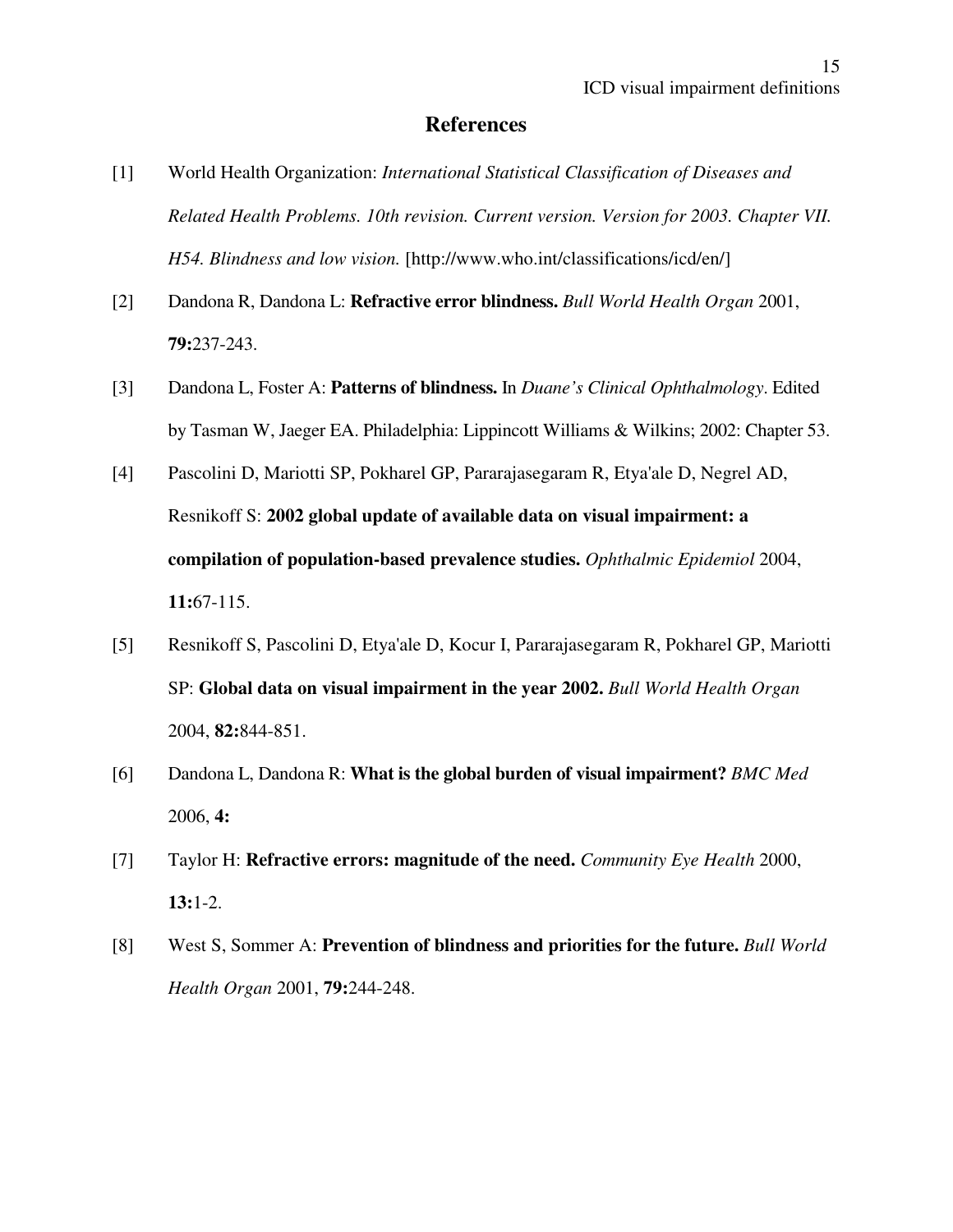16

- [9] World Health Organization: *The Management of Low Vision in Children Report of a WHO Consultation, Bangkok, 23-24 July 1992.* Geneva: World Health Organization; 1993. WHO/PBL/93.27. [http://whqlibdoc.who.int/hq/1993/WHO\_PBL\_93.27.pdf]
- [10] Dandona R, Dandona L, Srinivas M, Giridhar P, Nutheti R, Rao GN: **Planning low vision services in India: a population-based perspective.** *Ophthalmology* 2002, **109:**1871-1878.
- [11] Landes DS: *The Wealth and Poverty of Nations.* New York: W.W. Norton & Company; 1999.
- [12] Dandona L, Dandona R, Srinivas M, Giridhar P, Vilas K, Prasad MN, John RK, McCarty CA, Rao GN: **Blindness in the Indian state of Andhra Pradesh.** *Invest Ophthalmol Vis Sci* 2001, **42:**908-916.
- [13] Courtright P, Hoechsmann A, Metcalfe N, Chirambo M, Noertjojo K, Barrows J, Katz J, Chikwawa Survey Team: **Changes in blindness prevalence over 16 years in Malawi: reduced prevalence but increased numbers of blind.** *Br J Ophthalmol* 2003, **87:**1079- 1082.
- [14] Fouad D, Mousa A, Courtright P: **Sociodemographic characteristics associated with blindness in a Nile Delta governorate of Egypt.** *Br J Ophthalmol* 2004, **88:**614-618.
- [15] Li S, Xu J, He M, Wu K, Munoz SR, Ellwein LB: **A survey of blindness and cataract surgery in Doumen county, China.** *Ophthalmology* 1999, **106:**1602-1608.
- [16] Dunzhu S, Wang FS, Courtright P, Liu L, Tenzing C, Noertjojo K, Wilkie A, Santangelo M, Bassett KL: **Blindness and eye diseases in Tibet: findings from a randomised, population based survey.** *Br J Ophthalmol* 2003, **87:**1443-1448.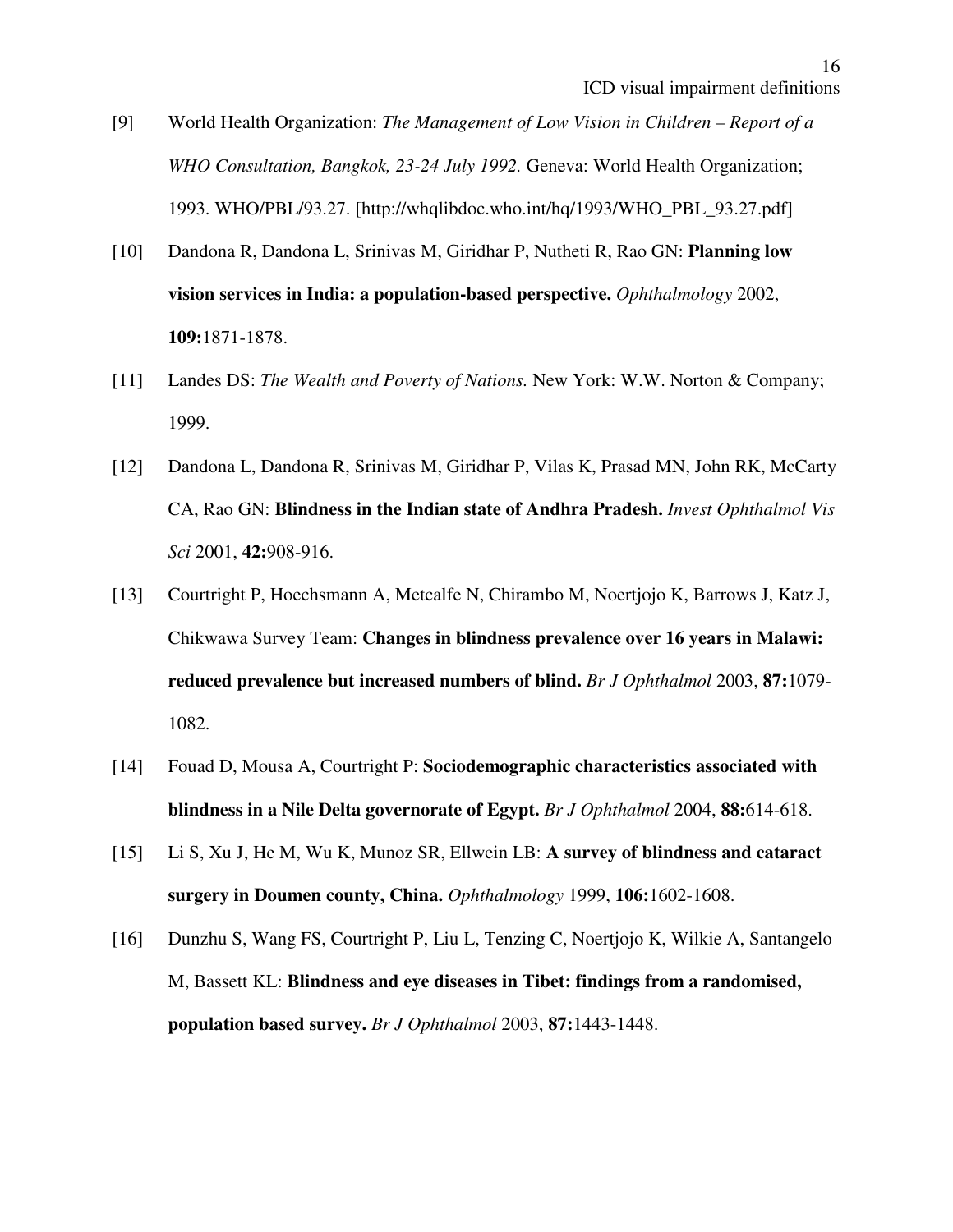- [17] Laitinen A, Koskinen S, Harkanen T, Reunanen A, Laatikainen L, Aromaa A: **A nationwide population-based survey on visual acuity, near vision, and self-reported visual function in the adult population in Finland.** *Ophthalmology* 2005, **112:**2227- 2237.
- [18] Taylor HR, Keeffe JE, Vu HT, Wang JJ, Rochtchina E, Pezzullo ML, Mitchell P: **Vision loss in Australia.** *Med J Aust* 2005, **182:**565-568.
- [19] Congdon N, O'Colmain B, Klaver CC, Klein R, Munoz B, Friedman DS, Kempen J, Taylor HR, Mitchell P, Eye Diseases Prevalence Research Group: **Causes and prevalence of visual impairment among adults in the United States.** *Arch Ophthalmol* 2004, **122:**477-485.
- [20] United Nations Development Programme: *Human Development Reports 1990-2005.* [http://hdr.undp.org/reports/view\_reports.cfm?type=1]
- [21] Taylor HR, Livingston PM, Stanislavsky YL, McCarty CA: **Visual impairment in Australia: distance visual acuity, near vision, and visual field findings of the Melbourne Visual Impairment Project.** *Am J Ophthalmol* 1997, **123:**328-337.
- [22] Dandona L, Dandona R, Naduvilath TJ, McCarty CA, Nanda A, Srinivas M, Mandal P, Rao GN: **Is current eye-care-policy focus almost exclusively on cataract adequate to deal with blindness in India?** *Lancet* 1998, **351:**1312-1316.
- [23] Dineen BP, Bourne RR, Ali SM, Huq DM, Johnson GJ: **Prevalence and causes of blindness and visual impairment in Bangladeshi adults: results of the National Blindness and Low Vision Survey of Bangladesh.** *Br J Ophthalmol* 2003, **87:**820-828.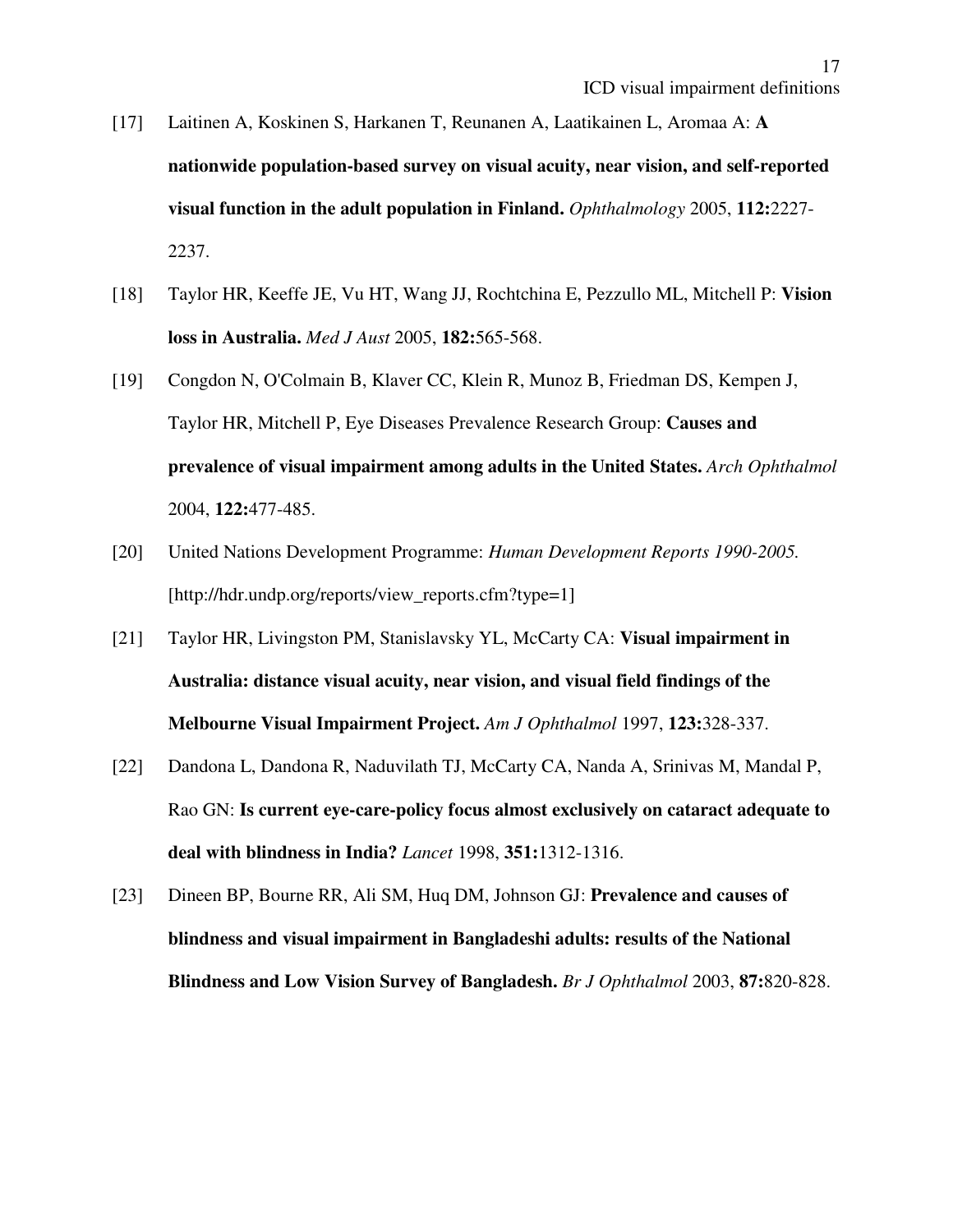- [24] VanNewkirk MR, Weih L, McCarty CA, Taylor HR: **Cause-specific prevalence of bilateral visual impairment in Victoria, Australia: the Visual Impairment Project.**  *Ophthalmology* 2001, **108:**960-967.
- [25] Dandona R, Dandona L, Srinivas M, Giridhar P, Prasad MN, Vilas K, McCarty CA, Rao GN: **Moderate visual impairment in India: the Andhra Pradesh Eye Disease Study.** *Br J Ophthalmol* 2002, **86:**373-377.
- [26] World Health Organization: *International Statistical Classification of Diseases and Related Health Problems. Updating process.*

[http://www.who.int/classifications/icd/updates/en/index.html]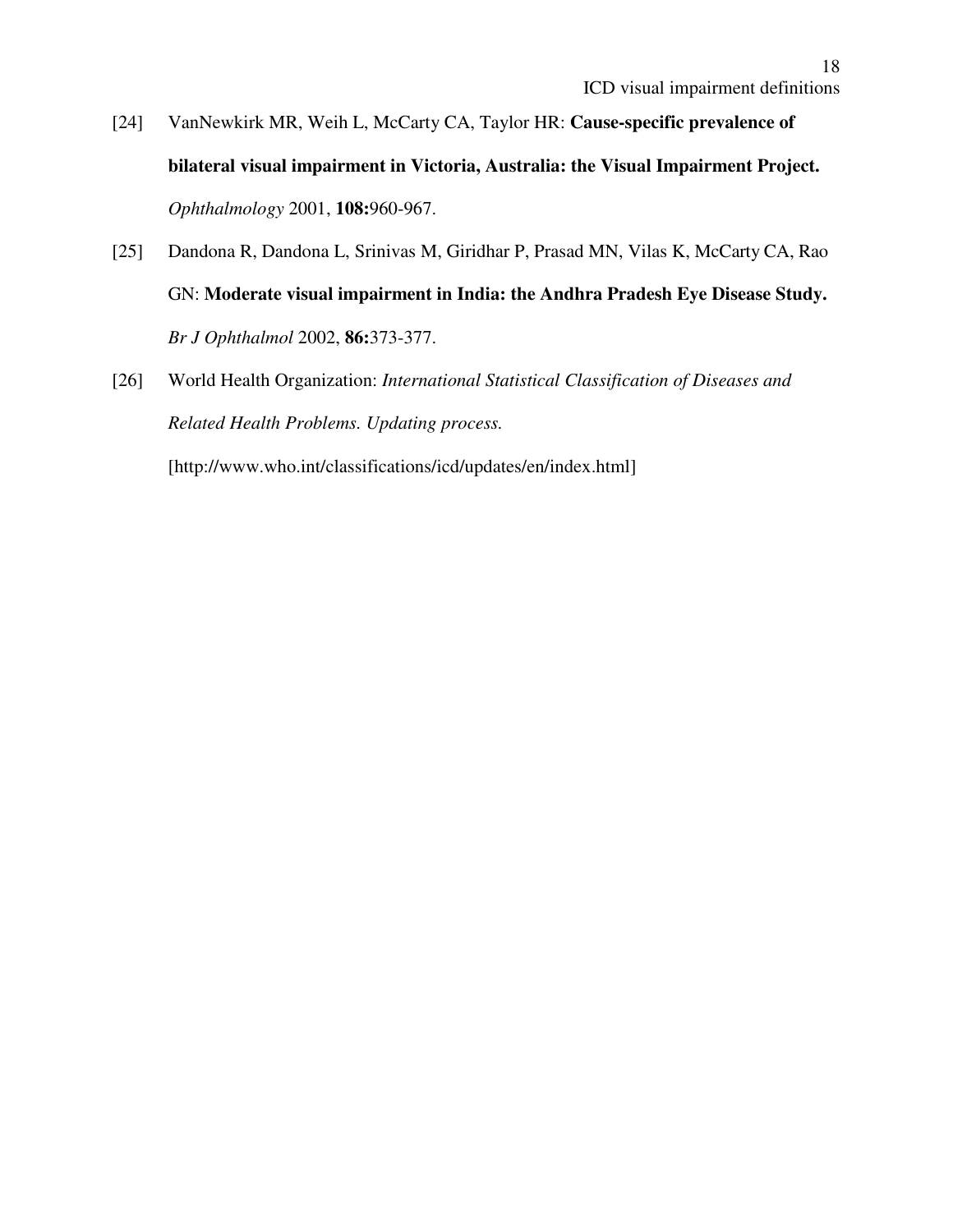| Category of<br>visual<br>impairment | Visual acuity with best possible correction                  |                                                                        |                                                   |                      |
|-------------------------------------|--------------------------------------------------------------|------------------------------------------------------------------------|---------------------------------------------------|----------------------|
|                                     | Maximum less than                                            | Minimum equal to or<br>better than                                     | Or central<br>visual field*                       | <b>Classified as</b> |
| $\mathbf{1}$                        | 6/18<br>3/10(0.3)<br>20/70                                   | 6/60<br>1/10(0.1)<br>20/200                                            |                                                   | Low vision           |
| $\overline{2}$                      | 6/60<br>1/10(0.1)<br>20/200                                  | 3/60<br>1/20(0.05)<br>20/400                                           |                                                   | Low vision           |
| 3                                   | 3/60<br>1/20(0.05)<br>20/400                                 | 1/60 (finger counting)<br>at 1 metre)<br>1/50(0.02)<br>5/300 (20/1200) | $10^{\circ}$ or less but<br>more than $5^{\circ}$ | <b>Blindness</b>     |
| $\overline{4}$                      | 1/60 (finger counting)<br>at 1 metre)<br>1/50(0.02)<br>5/300 | Light perception                                                       | $5^{\circ}$ or less                               | <b>Blindness</b>     |
| 5                                   | No light perception                                          |                                                                        |                                                   | <b>Blindness</b>     |
| 9                                   | Undetermined or unspecified                                  |                                                                        |                                                   | Unspecified          |

**Table 1.** Categories of severity of visual impairment according to the International Statistical Classification of Diseases [1].

\*Visual field restriction criteria applicable even if visual acuity is better than for that category of visual impairment.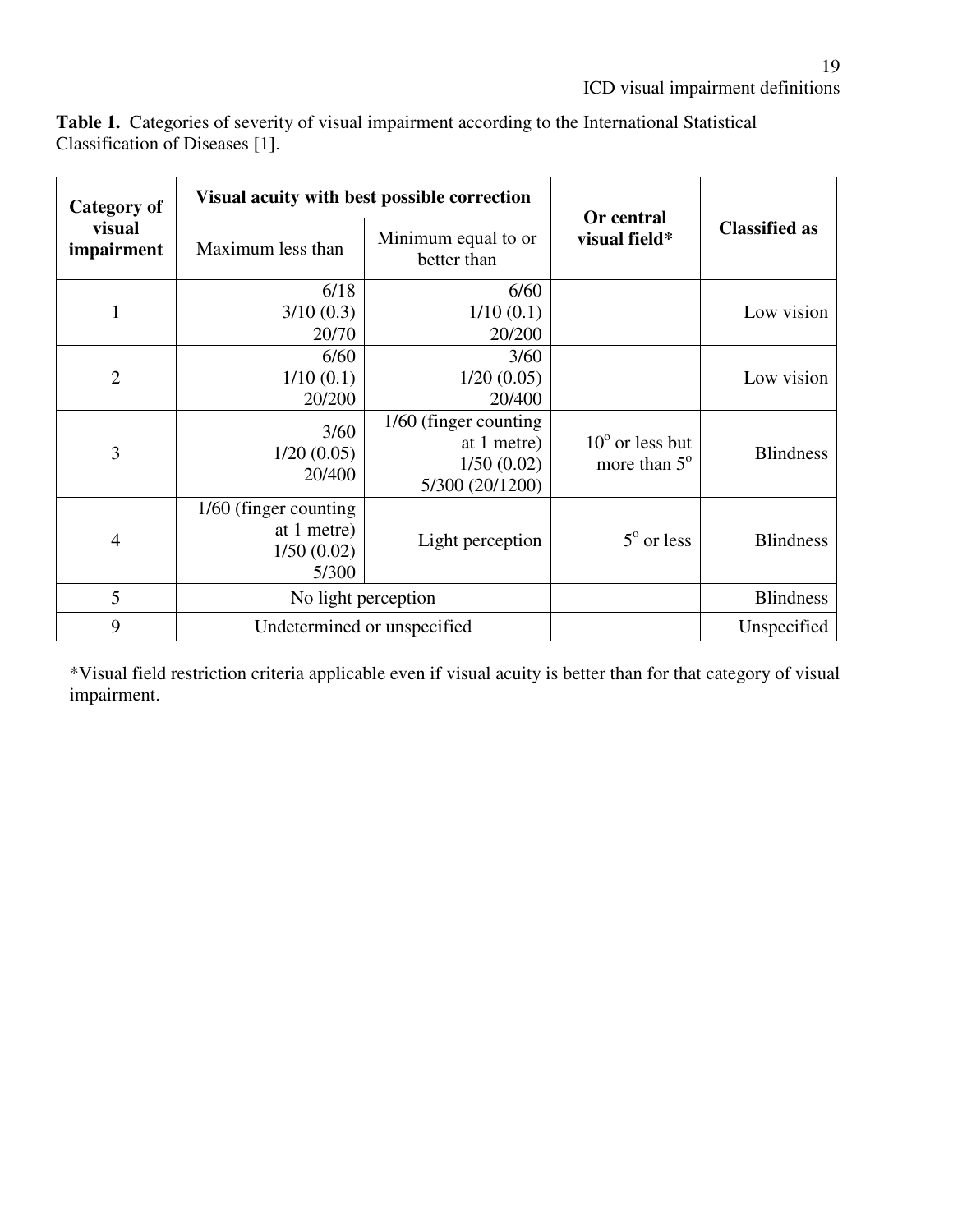**Table 2.** Classification of visual impairment in a person according to the International Statistical Classification of Diseases [1].

| <b>H54</b>        | Blindness and low vision                                                                       |  |  |
|-------------------|------------------------------------------------------------------------------------------------|--|--|
| <b>ICD</b> code   | Level of visual impairment in a person                                                         |  |  |
| H54.0             | <b>Blindness, both eyes</b>                                                                    |  |  |
|                   | Visual impairment categories 3, 4, 5 in both eyes.                                             |  |  |
| H54.1             | Blindness, one eye, low vision other eye                                                       |  |  |
|                   | Visual impairment categories $3, 4, 5$ in one eye, with categories 1 or 2 in the other<br>eye. |  |  |
| H <sub>54.2</sub> | Low vision, both eyes                                                                          |  |  |
|                   | Visual impairment categories 1 or 2 in both eyes.                                              |  |  |
| H54.3             | <b>Unqualified visual loss, both eyes</b>                                                      |  |  |
|                   | Visual impairment category 9 in both eyes.                                                     |  |  |
| H54.4             | <b>Blindness, one eye</b>                                                                      |  |  |
|                   | Visual impairment categories 3, 4, 5 in one eye [normal vision in other eye].                  |  |  |
| H54.5             | Low vision, one eye                                                                            |  |  |
|                   | Visual impairment categories 1 or 2 in one eye [normal vision in other eye].                   |  |  |
| H54.6             | Unqualified visual loss, one eye                                                               |  |  |
|                   | Visual impairment category 9 in one eye [normal vision in other eye].                          |  |  |
| H54.7             | <b>Unspecified visual loss</b>                                                                 |  |  |
|                   | Visual impairment category 9 NOS.                                                              |  |  |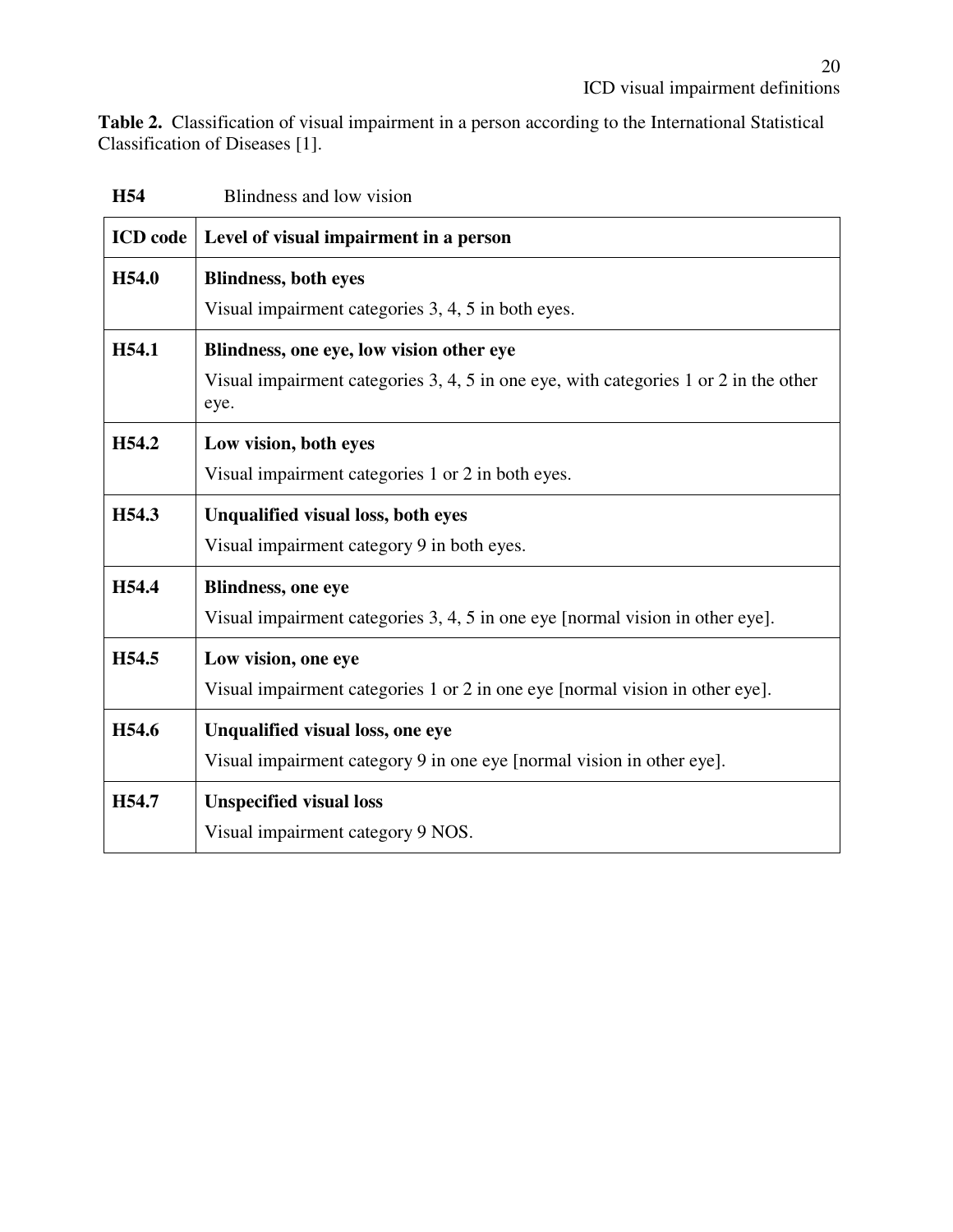| Category of<br>visual<br>impairment | <b>Presenting visual acuity</b>                        |                                                                 |                                                    |                                  |
|-------------------------------------|--------------------------------------------------------|-----------------------------------------------------------------|----------------------------------------------------|----------------------------------|
|                                     | Maximum less than                                      | Minimum equal to or<br>better than                              | Or central<br>visual field*                        | <b>Classified as</b>             |
| $\mathbf{1}$                        | 6/12<br>0.50<br>20/40                                  | 6/18<br>0.33<br>20/60                                           |                                                    | Mild visual<br>impairment        |
| $\overline{2}$                      | 6/18<br>0.33<br>20/60                                  | 6/60<br>0.10<br>20/200                                          |                                                    | Moderate<br>visual<br>impairment |
| 3                                   | 6/60<br>0.10<br>20/200                                 | 3/60<br>0.05<br>20/400                                          | $20^{\circ}$ or less but<br>more than $10^{\circ}$ | <b>Blindness</b>                 |
| $\overline{4}$                      | 3/60<br>0.05<br>20/400                                 | 1/60 (finger counting<br>at 1 metre)<br>0.02<br>5/300 (20/1200) | $10^{\circ}$ or less but<br>more than $5^\circ$    | Severe<br>blindness              |
| 5                                   | 1/60 (finger counting)<br>at 1 metre)<br>0.02<br>5/300 | Light perception                                                | $5^{\circ}$ or less                                | Very severe<br>blindness         |
| 6                                   | No light perception                                    |                                                                 |                                                    | <b>Total blindness</b>           |
| 9                                   | Unspecified                                            |                                                                 |                                                    | Unspecified                      |

**Table 3.** Our recommendation for the categories of severity of visual impairment in the International Statistical Classification of Diseases.

\*Visual field restriction criteria applicable even if visual acuity is better than for that category of visual impairment.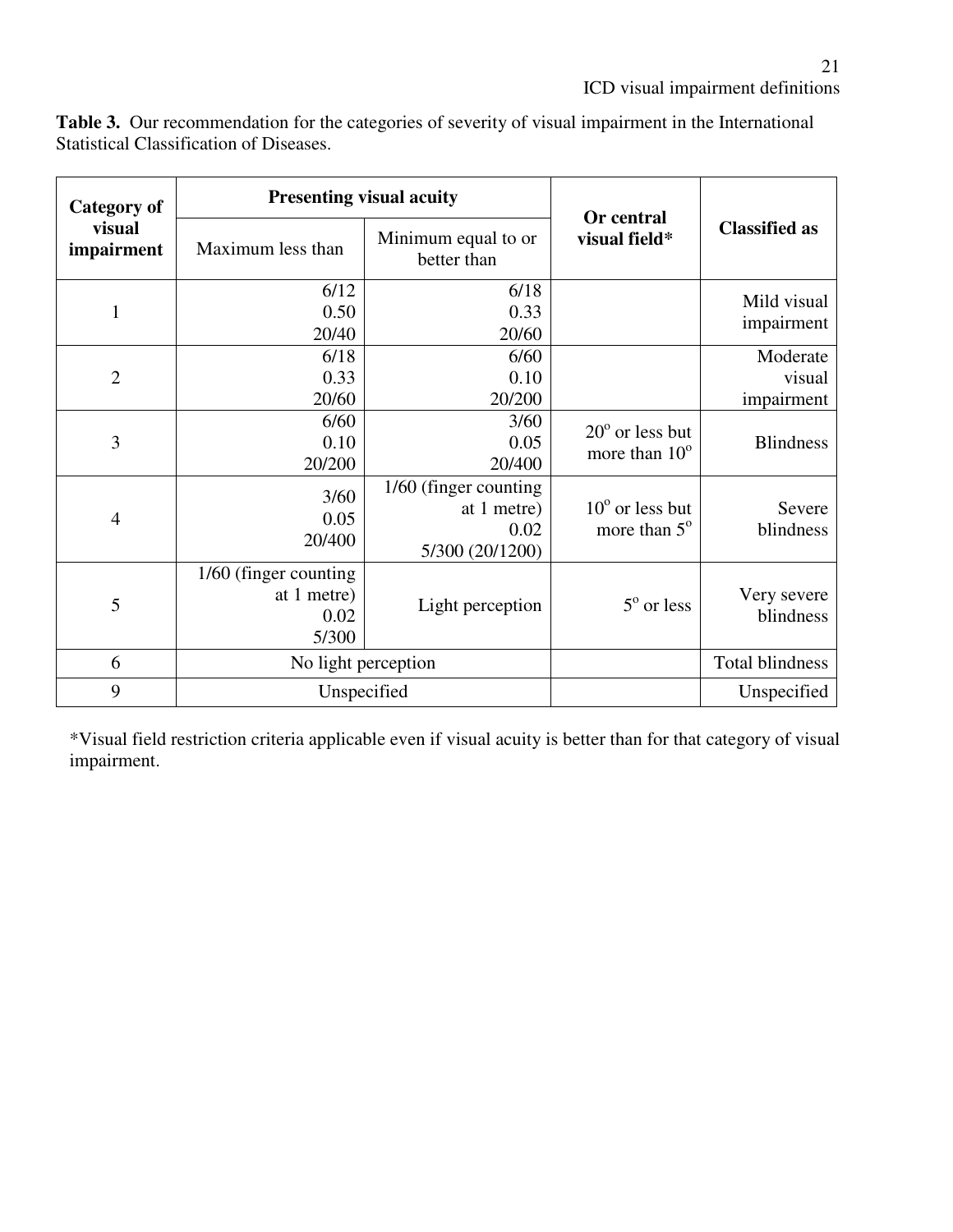**Table 4.** Our recommendation for classification of visual impairment in a person in the International Statistical Classification of Diseases.

| <b>ICD</b> code | Level of visual impairment in a person                                                                                                                                                                                                                                             |  |  |  |
|-----------------|------------------------------------------------------------------------------------------------------------------------------------------------------------------------------------------------------------------------------------------------------------------------------------|--|--|--|
| H54.0           | <b>Blindness in a person</b>                                                                                                                                                                                                                                                       |  |  |  |
|                 | Visual impairment category 3, 4, 5 or 6 in the better eye.                                                                                                                                                                                                                         |  |  |  |
|                 | Following are subsets of blindness in a person:<br>$\circ$ Severe blindness – visual impairment category 4 in the better eye.<br>$\circ$ Very severe blindness – visual impairment category 5 in the better eye.<br>o Total blindness - visual impairment category 6 in both eyes. |  |  |  |
| H54.1           | Moderate visual impairment in a person                                                                                                                                                                                                                                             |  |  |  |
|                 | Visual impairment category 2 in the better eye.                                                                                                                                                                                                                                    |  |  |  |
| H54.2           | Mild visual impairment in a person                                                                                                                                                                                                                                                 |  |  |  |
|                 | Visual impairment category 1 in the better eye.                                                                                                                                                                                                                                    |  |  |  |
| H54.3           | Unspecified visual impairment in a person                                                                                                                                                                                                                                          |  |  |  |
|                 | Visual impairment category 9 in both eyes.                                                                                                                                                                                                                                         |  |  |  |
| H54.4           | Blindness in one eye of a person                                                                                                                                                                                                                                                   |  |  |  |
|                 | Visual impairment category 3, 4, 5 or 6 in one eye and no visual impairment in the<br>other eye.                                                                                                                                                                                   |  |  |  |
|                 | Following are subsets of blindness in one eye of a person:                                                                                                                                                                                                                         |  |  |  |
|                 | o Severe blindness - visual impairment category 4 in one eye and no visual<br>impairment in the other eye.                                                                                                                                                                         |  |  |  |
|                 | o Very severe blindness – visual impairment category 5 in one eye and no visual<br>impairment in the other eye.                                                                                                                                                                    |  |  |  |
|                 | o Total blindness - visual impairment category 6 in one eye and no visual<br>impairment in the other eye.                                                                                                                                                                          |  |  |  |
| H54.5           | Moderate visual impairment in one eye of a person                                                                                                                                                                                                                                  |  |  |  |
|                 | Visual impairment category 2 in one eye and no visual impairment in the other eye.                                                                                                                                                                                                 |  |  |  |
| H54.6           | Mild visual impairment in one eye of a person                                                                                                                                                                                                                                      |  |  |  |
|                 | Visual impairment category 1 in one eye and no visual impairment in the other eye.                                                                                                                                                                                                 |  |  |  |
| H54.7           | Unspecified visual impairment in one eye of a person                                                                                                                                                                                                                               |  |  |  |
|                 | Visual impairment category 9 in one eye and no visual impairment in the other eye.                                                                                                                                                                                                 |  |  |  |

**H54** Blindness, moderate visual impairment and mild visual impairment